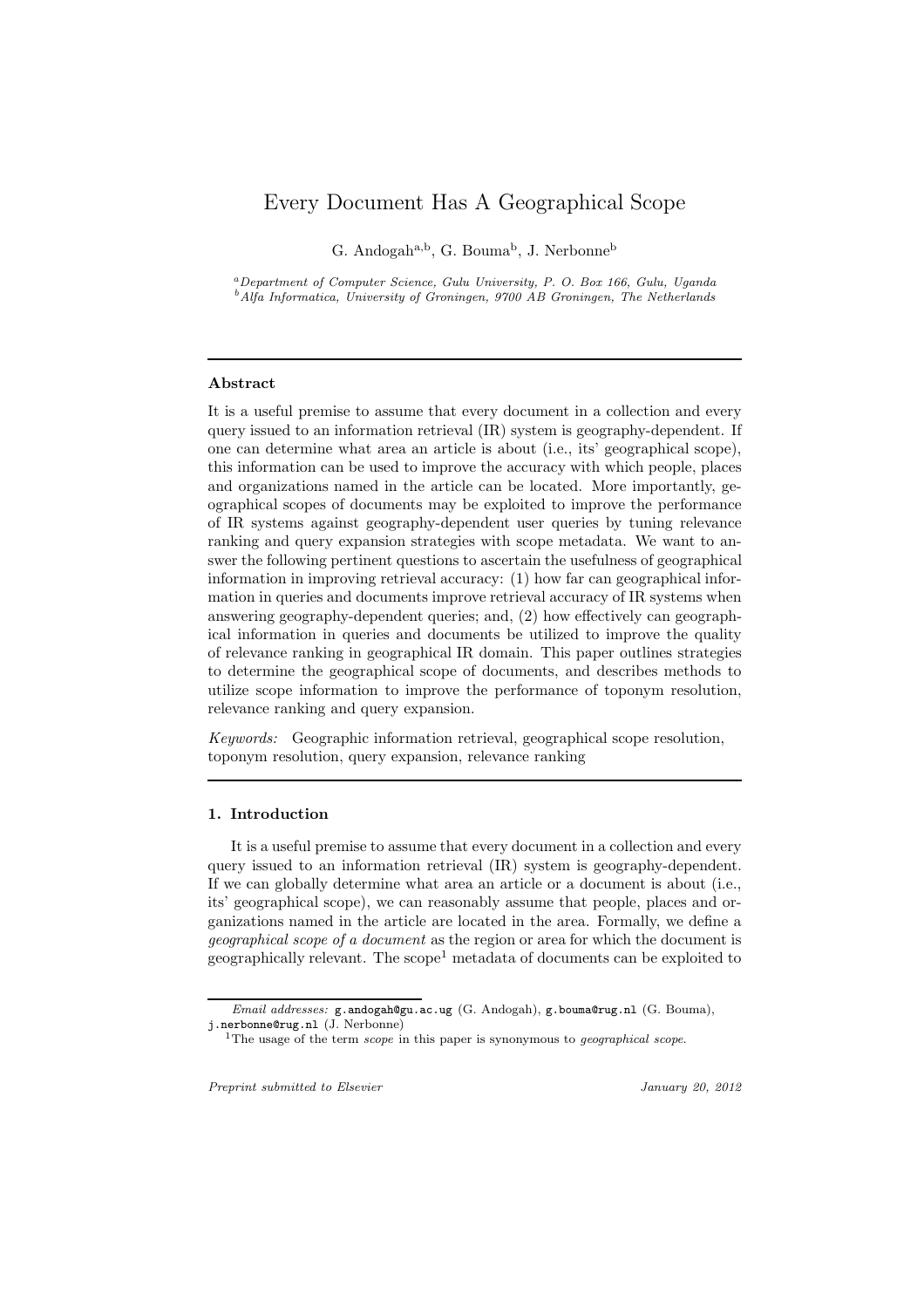(1) categorize documents by scope, (2) improve performance of toponym resolution, and, (3) tune relevance ranking and query expansion strategies to improve retrieval performance of IR systems against geography-dependent queries.

This paper outlines strategies to determine the geographical scope of documents, and describes methods to utilize scope information to improve performance of toponym resolution, relevance ranking and query expansion. The basic argument of this paper is simple. If one first detects the geographical scope of an entire document, then several other processes in geographical information retrieval may be improved.

This paper assumes that named entity recognition (NER) software is available in order to focus on toponym resolution, i.e., identifying the places that place names refer to. This focus is justified since state-of-the-art NER (place and person name tagging) already performs quite well on English text [1]. We therefore opted to use evaluation datasets where the names of places and persons [1, 2] had already been identified, which allowed us to evaluate scope and toponym resolution procedures independently (of NER accuracy). To evaluate the proposed relevance feedback and ranking procedures, an off-the-shelf NER tool was used to annotate the dataset.

Summary of Contribution. A brief summary of the contribution of the paper is as follows:

- 1. We defined and modelled geographical scopes as a kind of document (see Section 3.1 and 3.2).
- 2. We resolve geographical scope of a document prior to disambiguation of places mentioned inside the document.
	- The toponym-based scope resolution scheme achieved performance of 79% on human annotated news articles (see Section 3.3.1).
	- To the best of our knowledge, this work is the first to attempt to use the knowledge of persons mentioned in documents to infer geographical scope of document. The scheme achieved performance of 58% on human annotated news articles (see Section 3.3.2).
- 3. We base the toponym resolution procedure grounded on geographical scopes assigned to documents. The procedure achieved performance of 71% - 80% on human annotated news articles (see Section 4.1 and 4.2).
- 4. We show that geographic metadata (e.g., toponyms, scopes) can improve performance of IR systems when answering geography motivated queries (sec Section 5 and 6).
	- We introduce a relevance feedback procedure that selects toponyms within the scopes of relevant documents to expand geography motivated queries achieved an improvement of 9.5% over standard IR system (see Section 5.3).
	- We introduce a relevance ranking metric that exploits a ranked list of geographical scopes assigned to queries and documents achieved an improvement of 8.9% against standard IR system (see Section 6.4).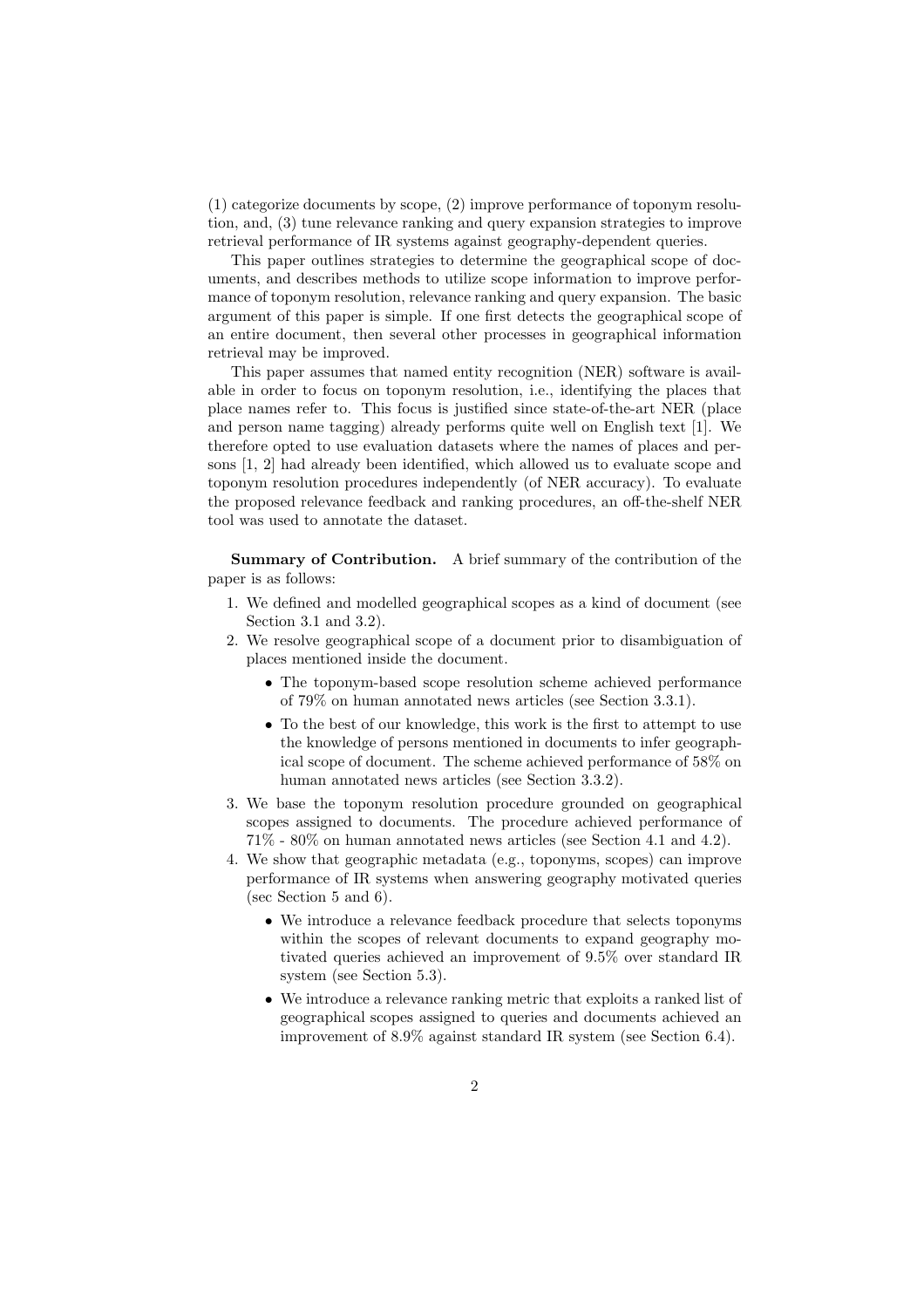|                                                                                    | Adjacent-to | Part-of | Geo-distribution | Feature importance | Toponym frequency | Resolved toponyms |
|------------------------------------------------------------------------------------|-------------|---------|------------------|--------------------|-------------------|-------------------|
|                                                                                    |             |         |                  | $\ast$             |                   | $\ast$            |
|                                                                                    | $\ast$      | $\ast$  |                  |                    |                   | $\ast$            |
|                                                                                    |             | $\ast$  |                  |                    | $\ast$            | $\ast$            |
|                                                                                    |             | $\ast$  | $\ast$           |                    | $\ast$            | $\ast$            |
|                                                                                    |             |         | $\ast$           |                    | $\ast$            | $\ast$            |
|                                                                                    |             | $\ast$  | $\ast$           |                    | $\ast$            | $\ast$            |
| $\begin{array}{c} [4] \ [5] \ [6] \ [7] \ [8] \ [9] \ \textit{Mahali} \end{array}$ | $\ast$      | $\ast$  | $\ast$           | $\ast$             | $\ast$            |                   |
|                                                                                    |             |         |                  |                    |                   |                   |

Table 1: Scope resolution techniques in literature.

# 2. Related Work

# *2.1. Scope Resolution*

A document's geographical scope(s) is/are the geographical regions or areas which the document is about. The geographical scopes of a document can help in retrieving documents by imposing geographical restrictions on the search query [3], and can also be used in the toponym resolution task [4, 2]. Our scope resolution system assigns scopes at six levels, namely, continent, continental regional grouping, country, country compass regions (e.g., south-east Spain), province<sup>2</sup> and province compass regions. This allows us to introduce more finegrained scope metadata to drive toponym resolution, relevance ranking and query expansion routines than previously attempted. This subsection reviews recent works in geographical scope resolution.

Table 1 shows geographical information explored by different authors in the literature to determine the geographical scope of a document. The abbreviations used as column titles stand for:

- *adjacent-to* relationship among geographical scopes or concepts in a geographical knowledge base. For example,  $Belaium \leftrightarrow Netherlands \leftrightarrow Ger$ *many*. The *adjacent-to* relationships are considered less important than the *part-of* relationships.
- *part-of* relationship among geographical scopes or concepts in a geographical knowledge base. For example, *The Haque*  $\rightarrow$  *South Holland*  $\rightarrow$  *Nether-*

<sup>2</sup>Province here refer to first administrative division of a country, e.g., Groningen Province, New York State, etc.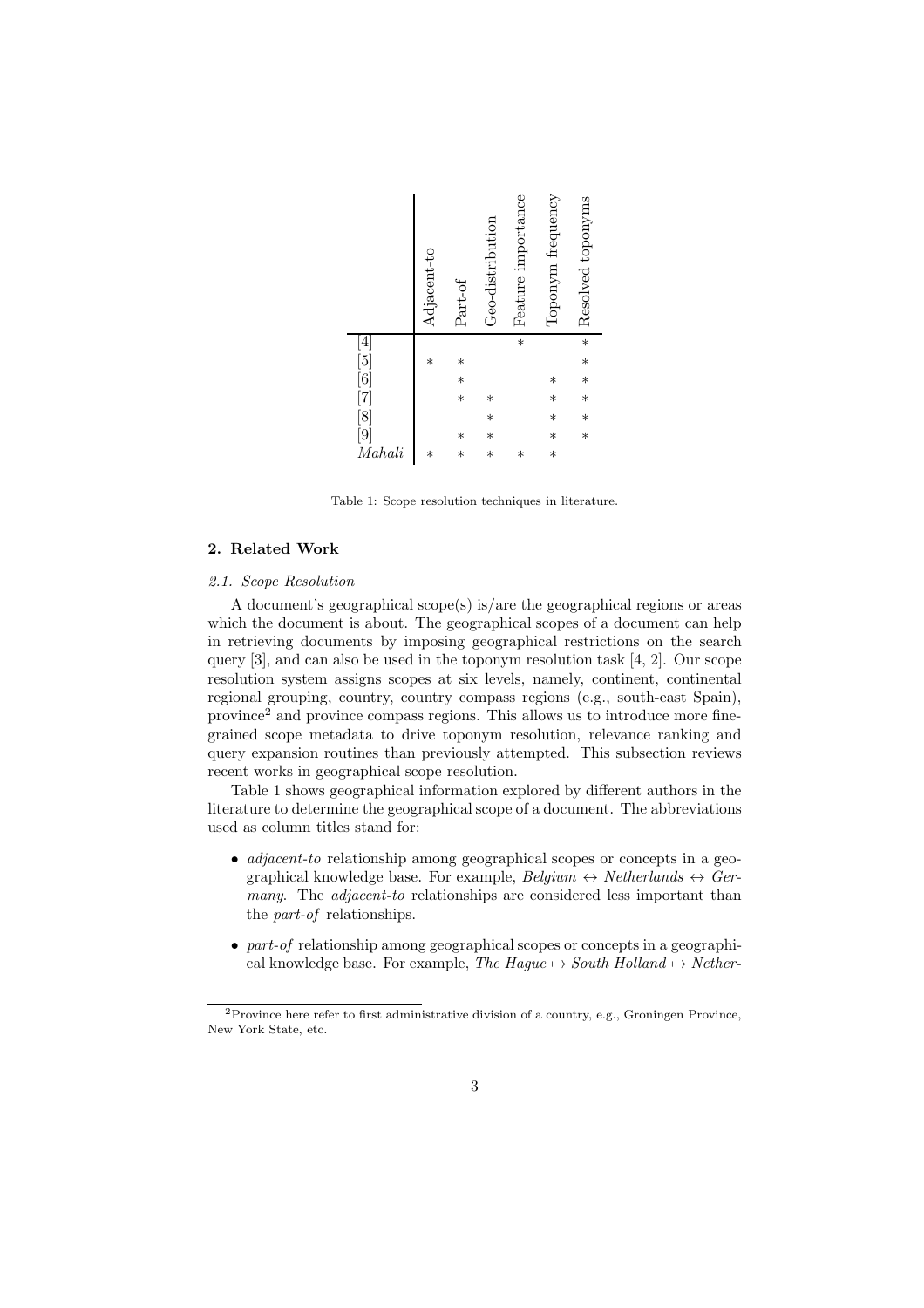$lands \rightarrow Europe$  relationship. The *part-of* relationships are considered more important than the *adjacent-to* relationships.

- *geographical distribution* of places taking part in the definition of geographical scopes. This requires that (1) a significant fraction of all locations mentioned in the document are either the scope itself or locations within the scope, and, (2) the location references in the document are distributed smoothly across the scope. For example, a document with scope *New York State* is expected to mention *New York State* or locations within *New York State* more frequently than places belonging to other states or countries.
- *importance of geographical feature* determined by feature type and/or population size. The scope of a document is set to the country or region containing the most important unambiguous place names (e.g., capital cities and other major cities) identified in the document. For example, spotting *Rotterdam*, *The Hague* and *Amsterdam* in a document sets the scope of the document to the *Netherlands*.
- *toponym frequency* of occurrence in the document. Here the most commonly occurring place in the document dictate the scope of the document. For example, if *New York State* is mentioned more frequently than *Groningen Province*, the scope of the document is most likely the *New York State*.
- *resolved toponyms* are used to compute a document's geographical scope. Before an attempt is made to determine the scope of the document, the toponyms identified in the document are resolved to the location they refer to.

As show in Table 1, our system called *Mahali* <sup>3</sup> (see the bottom row in Table 1) combines all the geographical information used in literature reviewed with exception that we use toponyms before they are resolved to the locations they refer to. Scope resolution using unresolved toponyms is a unique feature of our approach where the previous approaches use resolved toponyms to determine scopes of documents [10].

### *2.2. Toponym Resolution*

Many places on the surface of the earth share names – for example, *London (England)* and *London (Ontario)*, and many places also have multiple names; for example, the names the *Netherlands* and *Holland* refer to the same place. Toponym resolution is a process of assigning a toponym (place name) identified in text to a single non-ambiguous place on the earth's surface.

The following sub-section briefly reviews the state-of-the-art approaches in toponym resolution relevant to the work reported in this paper.

<sup>&</sup>lt;sup>3</sup>All the components developed in the course of this work form part of our system called *Mahali*. Mahali means 'place' in Kiswahili.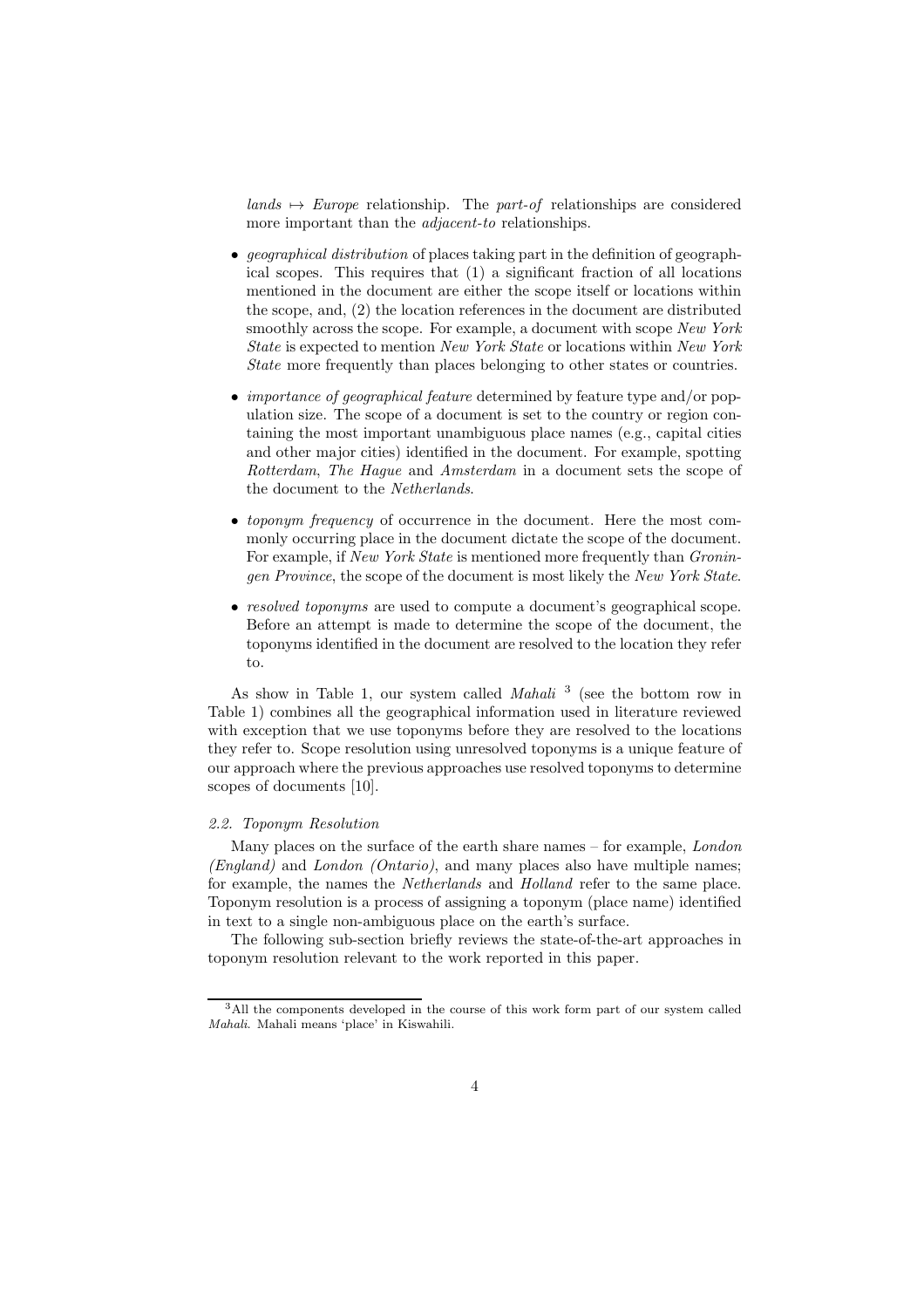# *2.2.1. Default Sense Heuristics*

We define a default sense as the most likely sense in a given context, given that all the other parameters are constant for all the competing candidate senses. The likelihood of a candidate location being referred to is determined by the importance attached to it, and the following parameters have been used as indicators of importance:

- *land surface area* selects the referent with the largest land surface area as the place referred to in the text [11, 12, 4].
- *hierarchy distance* selects the place highest in the hierarchy of regions as the place referred to in the text [13, 14]. For example, *Holland (Europe)* will normally be preferred over *Holland (Michigan)*.
- *place type* selects a place in the order of place type importance: country  $\rightarrow$  capital  $\rightarrow$  city  $\rightarrow$  town  $\rightarrow$  village [13, 14, 15].
- *corpus popularity* selects a place that occurs more commonly in the document collection as the place being referred to [16, 14]. For example, *Boston (US)* is preferred over *Boston (UK)*.
- *population* selects a place with the largest population as the place being referred to [11, 6, 4, 14].

#### *2.2.2. Pattern Matching and Hierarchy Overlap*

This approach exploits local pattern matching, the hierarchical part-of relation and spatial distance. In the literature the following techniques have been used:

- *feature type qualifier* scans for the feature type of the target toponym in the text, e.g., *province of* Groningen, *capital city of* Kampala, Kilimanjaro *Mountain*, etc. The candidate referent with the matching type is selected [14, 15].
- *text and hierarchy overlap* computes overlap between toponyms in the text and spatial hierarchy relations [13, 14]. For instance, a text containing toponyms *London, Southern Ontario, Canada* grounds toponym *London* → *London (Ontario)*.
- *country scope restriction* assigns a country scope to documents, and all the ambiguous toponyms are treated as belonging to the country assigned to the document [4].
- *smallest polygon* resolves toponyms recognized in text to the smallest polygon that completely grounds the whole set [6, 17, 7]. Any other ambiguity is resolved using local pattern matching. This in a way is a scope restriction technique.
- *spatial distance* decision is made on the basis of how close a candidate referent is to the non-ambiguous referents. The referent closest to all the non-ambiguous referents is chosen [11, 7, 4].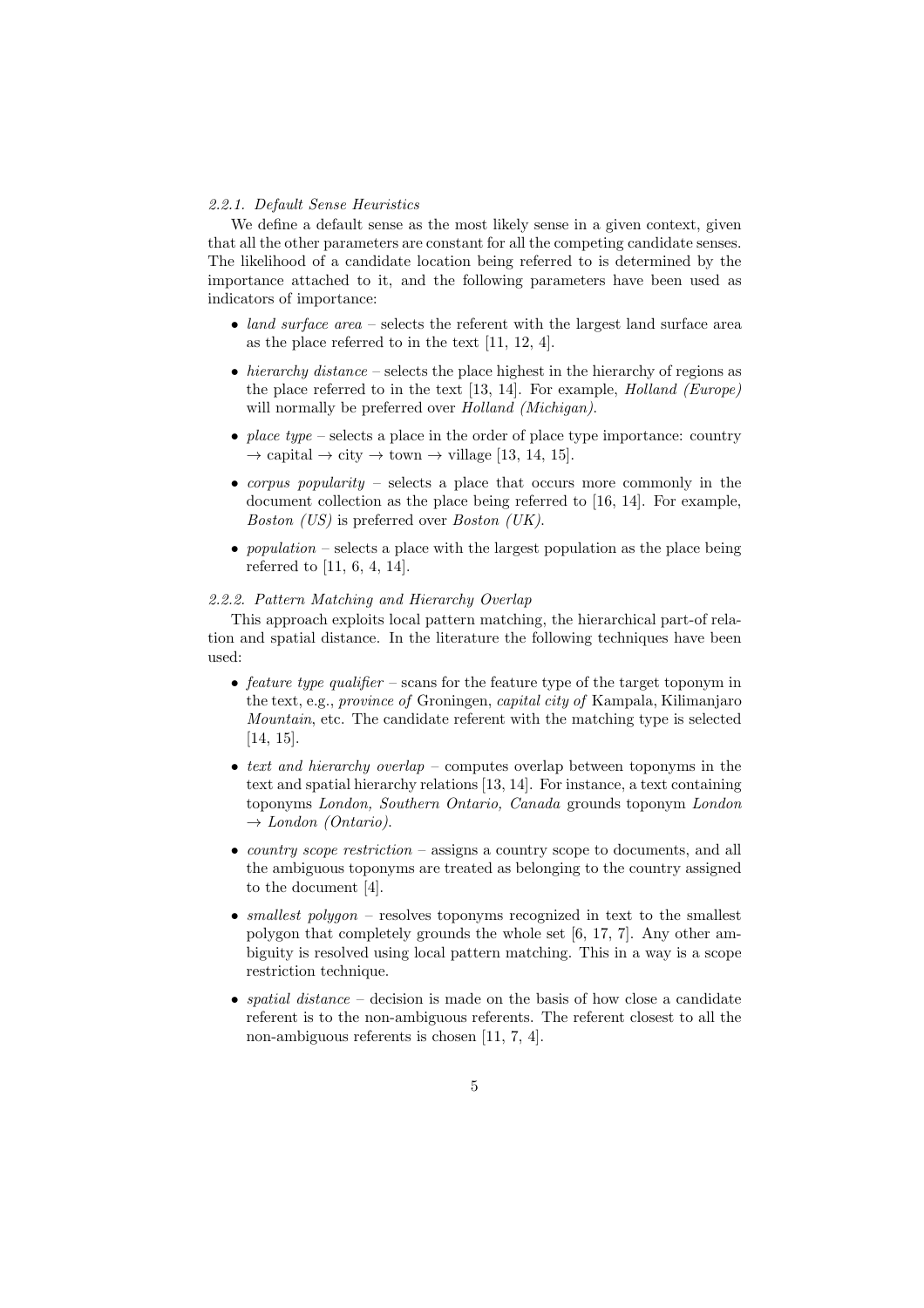|                                                                                                                                                                   | Land surface area | Hierarchy distance | Place type | Corpus popularity | Population | Type qualifier | Text-hierarchy overlap | Country scope | Smallest polygon | Spatial distance | One Referent |
|-------------------------------------------------------------------------------------------------------------------------------------------------------------------|-------------------|--------------------|------------|-------------------|------------|----------------|------------------------|---------------|------------------|------------------|--------------|
|                                                                                                                                                                   | $\ast$            |                    |            |                   | $\ast$     |                |                        |               |                  | $\ast$           |              |
| $\begin{bmatrix} 11 \ 4, 12 \end{bmatrix} \ \begin{bmatrix} 13 \ 14 \end{bmatrix} \ \begin{bmatrix} 16 \ 6 \end{bmatrix} \ \begin{bmatrix} 15 \ 17 \end{bmatrix}$ | $\ast$            |                    |            |                   |            |                |                        | $\ast$        |                  | $\ast$           |              |
|                                                                                                                                                                   |                   | $\ast$             | $\ast$     |                   |            |                | $\ast$                 |               |                  |                  |              |
|                                                                                                                                                                   |                   | $\ast$             | $\ast$     | $\ast$            | $\ast$     | $\ast$         | $\ast$                 |               |                  |                  |              |
|                                                                                                                                                                   |                   |                    |            | $\ast$            |            |                |                        |               |                  |                  |              |
|                                                                                                                                                                   |                   |                    |            |                   | $\ast$     |                |                        |               | $\ast$           |                  |              |
|                                                                                                                                                                   |                   |                    |            |                   |            | $\ast$         |                        |               |                  |                  |              |
|                                                                                                                                                                   |                   |                    |            |                   |            |                |                        |               | $\ast$           |                  | $\ast$       |
|                                                                                                                                                                   |                   |                    |            |                   |            |                |                        |               | $\ast$           | $\ast$           |              |
| Mahali                                                                                                                                                            |                   |                    | $\ast$     |                   | $\ast$     |                |                        | $\ast$        |                  |                  | $\ast$       |

Table 2: Toponym resolution techniques in literature.

# *2.2.3. One Referent per Discourse*

The *one referent per discourse* approach assumes one and only one meaning for a toponym in a discourse [17]. Any subsequent mention of the same toponym is assumed to convey the same meaning as the previous meaning.

The toponym resolution component of the Mahali system described in this paper borrows the following existing techniques and ideas (see *Mahali* row in Table 2): place type hierarchy, population size, scope restriction concept, default sense, and one referent per discourse. The unique feature of our approach is that all the procedures are performed within the framework of the scope of a document using an elaborate list of scopes assigned by our scope resolution component (see Section 3).

# *2.3. Query Expansion*

Query expansion adds words or phrases deemed synonymous or closely related to user query terms with the view of retrieving more relevant documents. Query expansion techniques are categorized into global methods and local methods [18, 19]. Global methods expand or reformulate query terms independent of the query and results returned from the query. Global methods include: (1) query expansion with a thesaurus, (2) query expansion via automatic thesaurus generation, and (3) techniques like spell checking. On the other hand, the local methods expand query terms relative to the top ranked documents returned as a response to the initial or previous query.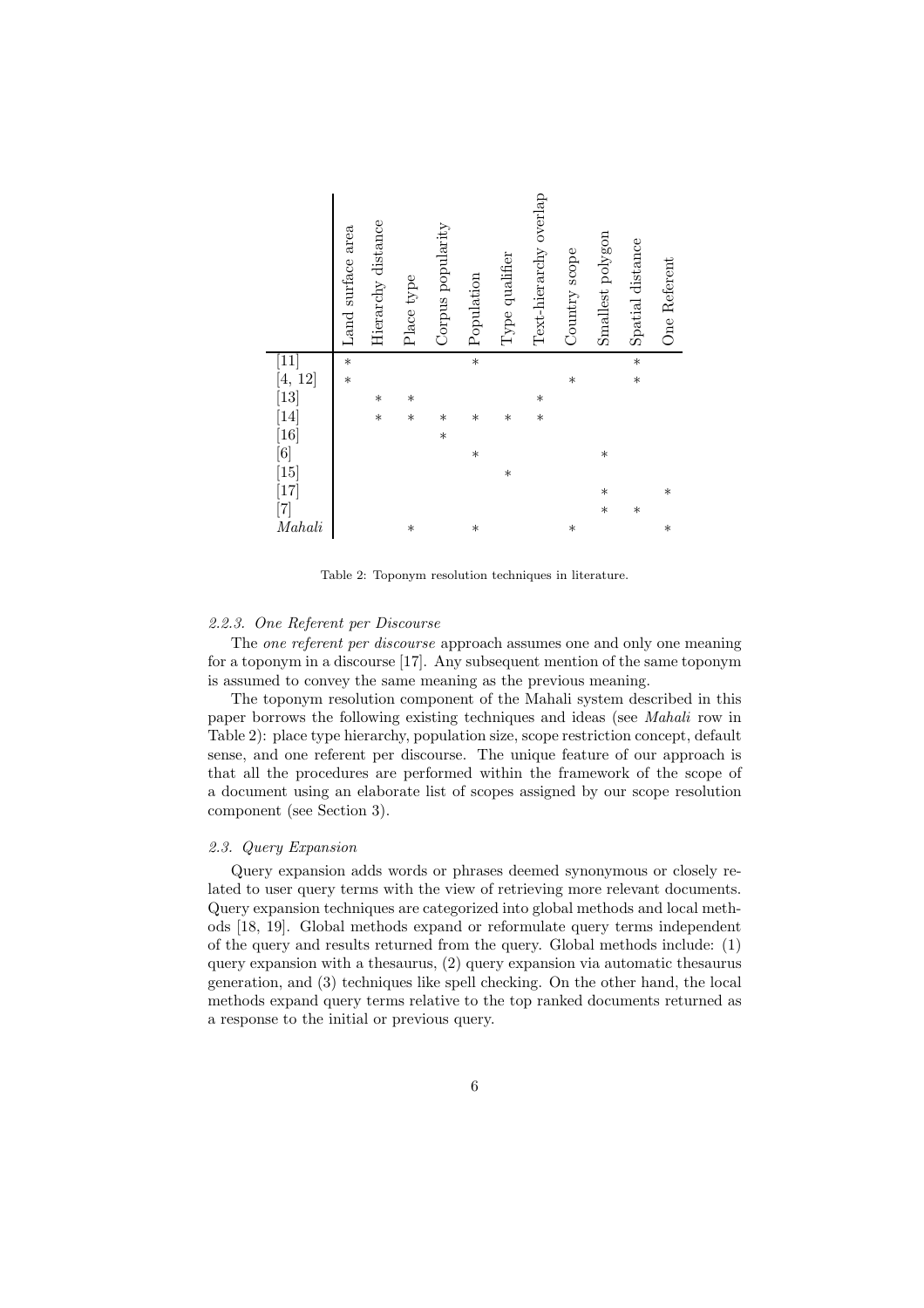### *2.3.1. Knowledge-based Expansion*

Two types of knowledge-based geographical query expansion schemes exist, the *term-based* and *footprint-based* expansion. The term-based geographical query expansion involves adding geographical terms from a geographical knowledge source to the original query with the view of retrieving additional relevant documents within the user's geographical area of interest [20, 21, 22, 23]. The footprint-based query expansion uses a geographical coordinate system to perform query expansion. All identified place names in the query are translated to their corresponding geographical coordinates such as the latitude/longitude coordinates [24].

# *2.3.2. Relevance Feedback Expansion*

Relevance feedback is a popular technique to perform query expansion. Query expansion terms are obtained from documents returned as responses to the previous search query. Three types of relevance feedback exist: *blind or pseudo-feedback*, *explicit feedback* and *implicit feedback*. Explicit and implicit feedback have not been used to perform geographical query expansion in the literature. In this paper we explore blind and explicit feedback for geographical query expansion task.

The blind or pseudo-relevance feedback method assumes that the top *n* documents returned as a response to the query are relevant [19]. Usually the top *m* most frequent terms from the top *n* documents are added to the previous search query, and then resubmitted to perform new search over the collection. In [22] standard blind relevance feedback improved performance for a German geographical IR task. The most improved queries added mostly proper names and word variations and very few irrelevant words.

In explicit feedback a user classifies documents returned as relevant or nonrelevant [19]. The terms from the relevant documents are used to expand the previous query. A similar approach can be applied to perform geographical term expansion where the user is asked to classify returned geographical scopes as relevant or non-relevant. Next, places found within relevant geographical scopes are used to expand the geographic terms of the query.

Implicit relevance feedback automatically learns from the searcher by observing her/his preferences during searching. Based on the learned model it performs relevance feedback expansion on the user's query to retrieve more relevant documents [25, 26, 19]. A number of user behaviours have been used as sources of implicit feedback: reading time, saving, printing and selecting [27].

# *2.4. Relevance Ranking*

The objective of relevance ranking in geographical IR is to present the user with a ranked list of documents satisfying both the non-geographical and geographical criteria in the query. Recently a number of approaches have been proposed in the literature, and this subsection reviews some of the works.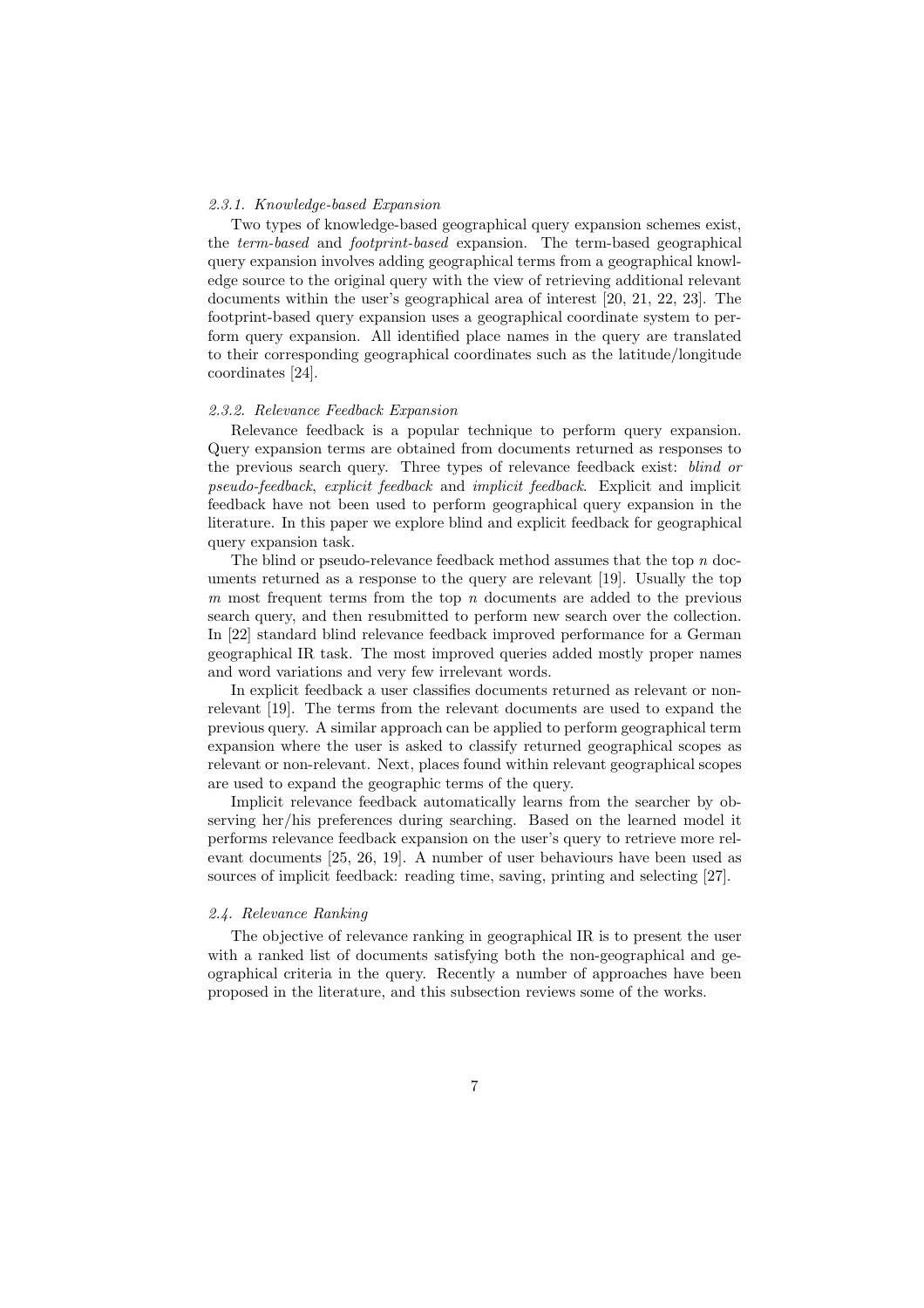# *2.4.1. Euclidean Distance*

The *Euclidean distance* ranks documents by proximity between the query and the document geographical footprints. The shorter the distance between the query and document footprint, the more relevant a document is to the query location [28, 29, 30].

# *2.4.2. Extent of Overlap*

The *extent of overlap* between the query and document footprint can be used to rank documents by geographic criteria. The greater the extent of overlap between the query and document footprint, the higher the relevance of the document to the query [31, 32, 33, 29].

# *2.4.3. Containment Relations*

Two cases are defined as a *containment relation* [33, 31, 29] when: (1) the document footprint is inside the query footprint, or (2) the document footprint contains the query footprint. For case (1), the geographical score is assigned on basis of the ratio of document area to query area. On the other hand, the geographical score for case (2) is assigned based on the ratio of query area to document area. Geographical scores that approach zero indicate that the document is less relevant to the query's geographical criteria.

#### *2.4.4. Query Footprint as Filter*

All documents whose geographical footprint overlap with the query footprint are considered relevant. These documents are finally ranked according to their non-geographic scores [34, 33].

# *2.4.5. Geographical Scope Indexing*

Scope indexing associates each scope (i.e., region of interest) to a list of documents concerning it, and in the opposite direction associates each document with a corresponding scope. Likewise, a query is associated with a list of scopes. Every document belonging to a scope is assigned a score based on how geographically relevant the document is to the scope. The assigned scores are manipulated by a ranking function to present a ranked list of geographyrestricted relevant documents to the user [35].

### *2.4.6. Other Criteria*

Apart from the above mentioned approaches to determine the geographical relevance of a document, the following criteria are also used: (1) travel time between query and document footprints, (2) boundary connectivity between query and document footprints, (3) number of intervening places between query and document footprints, and (4) place name emphasis in the document [29, 11].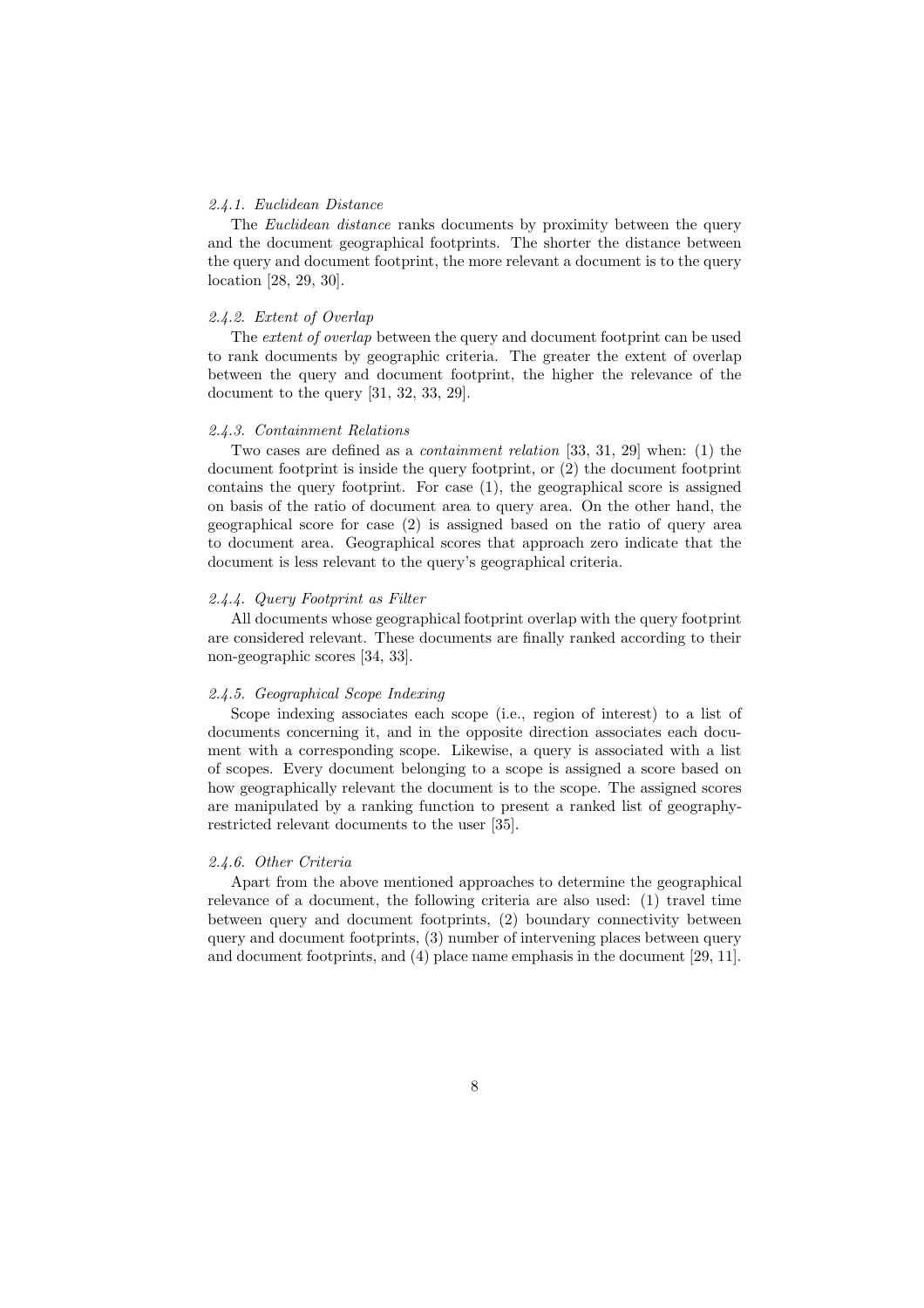# 3. Geographical Scope Resolution

Every document has a geographical scope either explicitly expressed or implied somewhere in the document. The resolution of geographical scope of a document is non-trivial as the scopes of documents are highly ambiguous. The process of automatically assigning geographical scopes to documents is called *geographical scope resolution*. Documents generally carry geographical clues to facilitate scope resolution process, among which we have – toponyms, adjectives of places and people, names of people, names of organization, language of the document, etc. This section reports on two strategies that exploits toponyms and anthroponyms to determine the scope of a document. The novel contribution of this paper is to show that a global assessment of a document's geographical scope improves the accuracy with which the document's components (such as location entities) may be understood geographically. The novelty of our toponym-based scope resolution strategy is that it uses unresolved toponyms as opposed to methods reported in the literature which use resolved toponyms to detect the scopes of documents. To the best of our knowledge, this paper is the first to attempt to use names of people to detect the geographical scopes of documents.

# *3.1. Using Toponyms*

The toponym-based scope resolution strategy is grounded on Assumption 1.

Assumption 1. *Places of the same type or under the same administrative jurisdiction or adjacent-to each other are more likely to be mentioned in a given discourse unit. For example, a discourse mentioning 'The Netherlands' is more likely to mention places of the type country (e.g., United Kingdom, Uganda) or places under the jurisdiction of 'The Netherlands' (e.g., Amsterdam, Rotterdam) or places adjacent to 'The Netherlands' (e.g., Belgium, Germany).*

Assumption 1 is modelled as shown Fig. 1. The hollow diamond head arrows indicate *part-of* relations, and line head arrows indicate the *neighbour* relationships. The *target-region* (also called the *target-scope*) is the geographical scope or area being described by the model. The *target-region* can have one and only one *parent-region*. A *neighbour* shares the same *parent-region*, common border and place type with the *target-region*. The *child-region* (also called the primary administration division) and *primary-cities* are direct descendants of the *target-region*. The *child-child-regions* and *secondary cities* are the secondary administrative divisions and cities in the primary administration division. The *smallest-cities* are cities found both in the primary and secondary administrative divisions. <sup>4</sup> The *parent-region* shares a one-to-many relationship with the

<sup>4</sup>The terms *primary administrative division* and *secondary administrative division* are used in the context of the target region or scope. For example, the Dutch *Province of Groningen* is a primary administrative division in the scope of the *Netherlands*, but a secondary administrative division in the scope of *Europe*.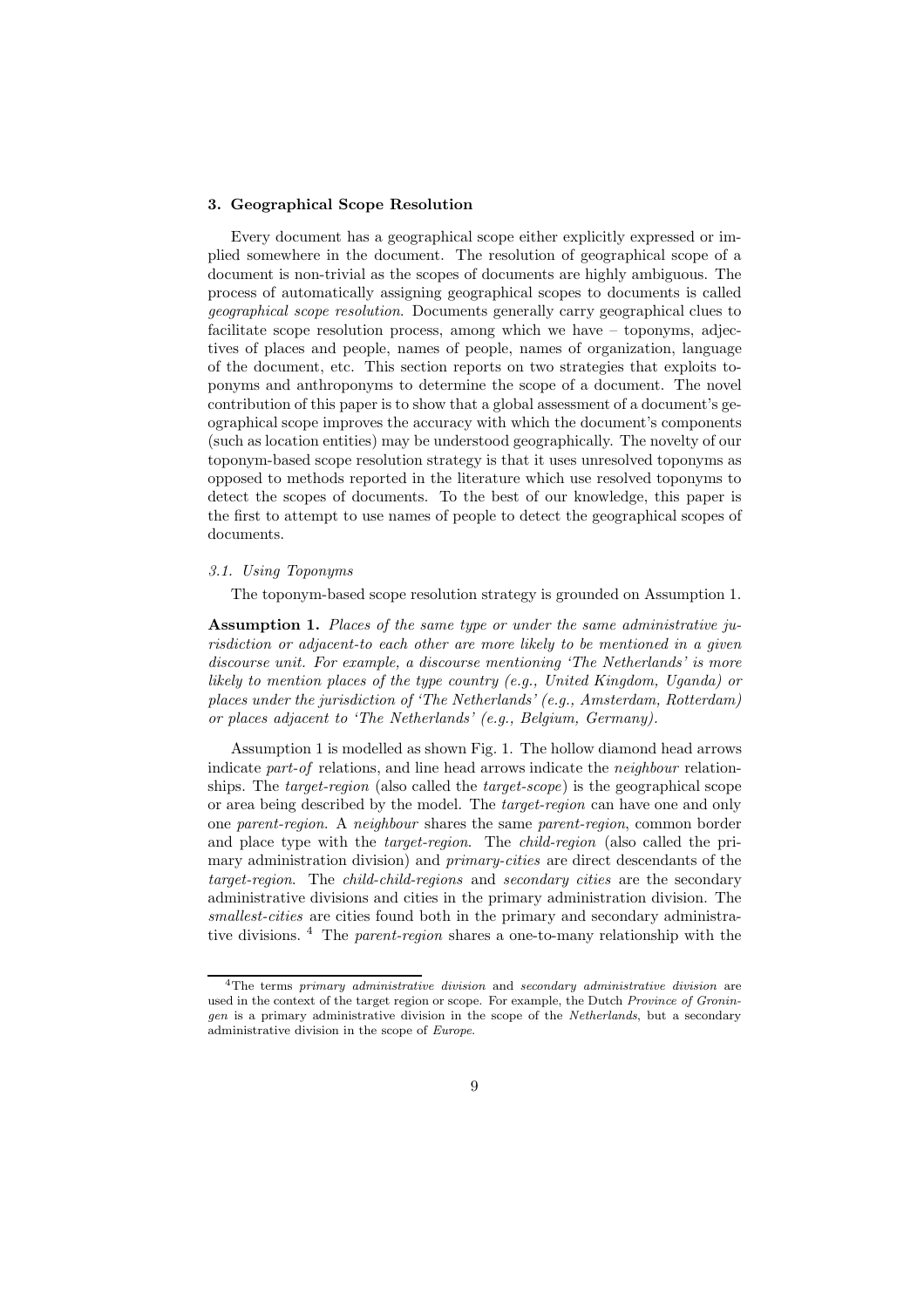

Figure 1: Data model for geographical scope modelling.

*target-region* and the *target-region*'s neighbour; the *target-region* shares a oneto-many relationship with its immediate *neighbour*, *child-region* and *primarycity*; *child-region* is in one-to-many relationships with the *child-child-regions*, *secondary-cities* and *smallest-cities*; and *child-child-region* shares one-to-many relationship with *primary-cities* and *smallest-cities*.

The contribution of each geographical unit or region in Fig. 1 to the *targetregion*'s scope definition differs. For example in Fig. 2, *Amsterdam*, *Rotterdam* and *The Hague* contribute more to the definition of the *Netherlands* than other cities in the *Netherlands*. This contribution represents the importance attached to an entity in resolving the *target-region*'s geographical scope. Through experiment or expert knowledge a weight is attached to each geographical entity in Fig. 1.

The term *city* as used here has a broader sense referring to any of the following municipalities: cities, towns or villages. Fig. 2 shows the reference scope model for *the Netherlands* demonstrating how the geographical scope modelling data structure in Fig. 1 is populated. To determine the geographical scope of a document, terms that refer to locations such as place names and adjectives (referring to location and people) are extracted from the document. The extracted information is mapped against the reference geographical scopes of places, and a weighted list of geographical scopes associated with the document retrieved.

A number of algorithms can be used to implement the mapping from documents to reference geographical scopes modelled according to Fig. 1. The algorithms could be based on machine learning where the learner is trained with reference geographical scopes, and used to assign geographical scopes to new unseen documents. Alternatively, information retrieval algorithms such as vector space models could be used to index the reference geographical scope data. To assign scopes to documents, the search query consisting of place names ex-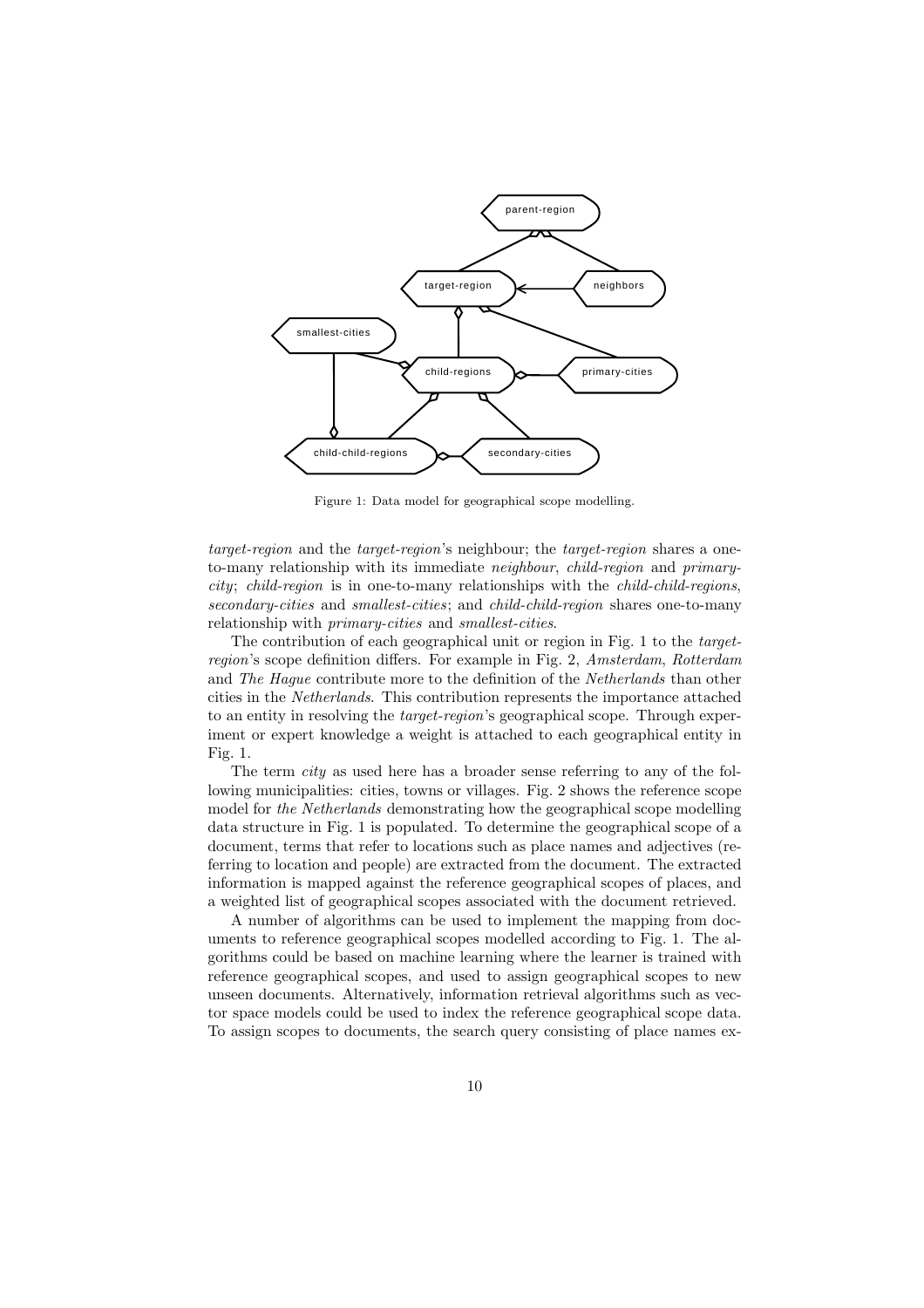

Figure 2: Sample data model for scope of the Netherlands.

tracted from the document might be run against the index, and a list of ranked scopes retrieved. The retrieved scopes would then be considered to represent the geographical coverage of the document. In this paper, we report on an information retrieval based algorithm to implement the mapping from document to reference geographical scopes.

The *zone indexing* [19] paradigm provides a suitable path to map documents to reference geographical scopes. The zone indexing model sub-divides documents into zones, and creates inverted indexes for each zone. The model supports querying against individual zones. Each zone can be assigned a weight reflecting its importance in the document. These weights are either assigned by an expert or through experiment. The score of each zone for a given query is combined to form the document score for the query.

The matching score between document  $d$  and geographical scope  $g$  is computed as:

$$
score(g, d) = \sum_{j=1}^{n} \sum_{i=1}^{z} s(j) \times w_i(j)
$$
 (1)

where,  $n$  is the number of place names in the document,  $z$  the number of geographical zones,  $w_i(j)$  the weight of zone i containing place name j, and  $s(i) = 1$ if a match occurs between a document's and zone's place name, otherwise,  $s(j) = 0.$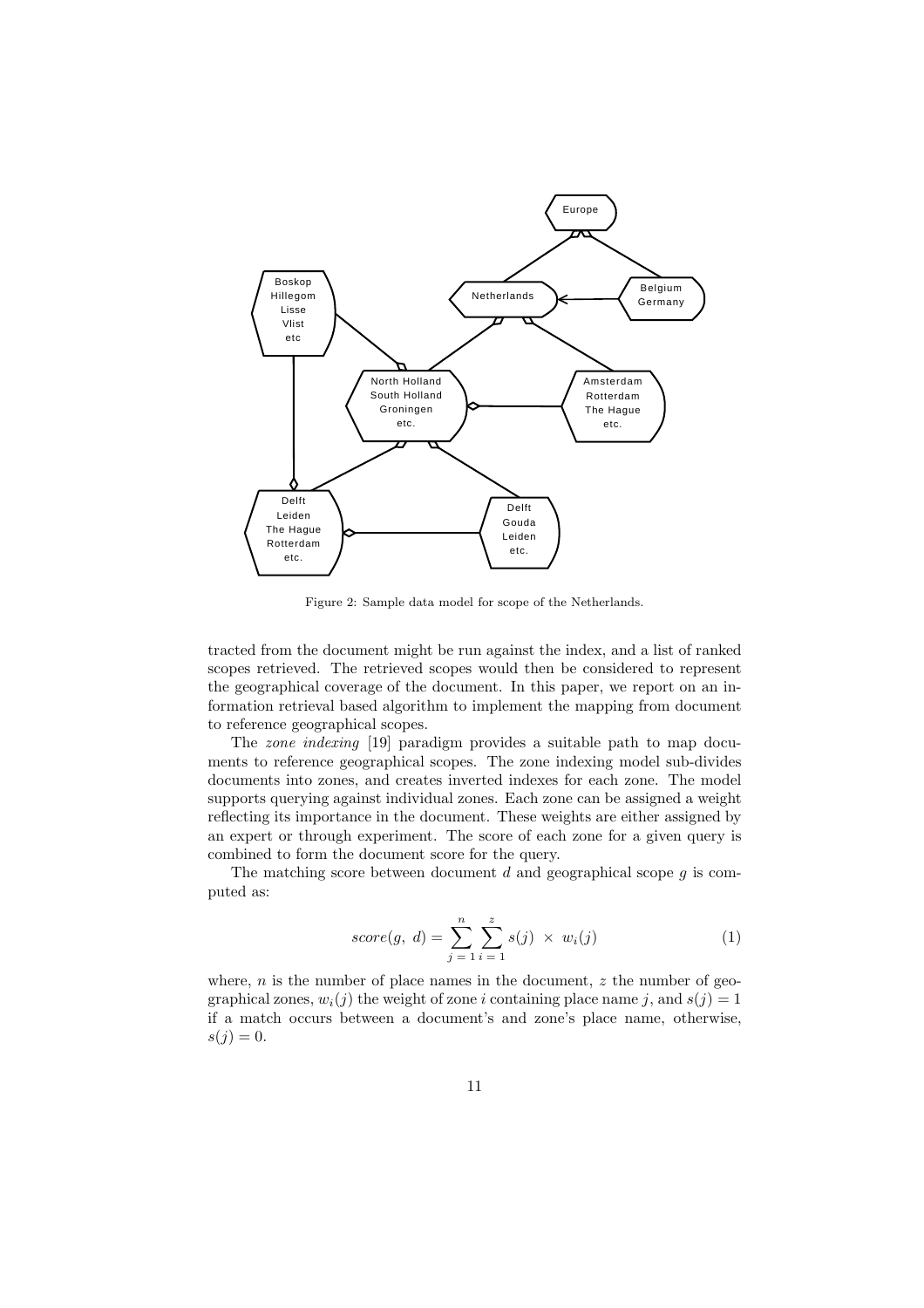| Zone                | Data                                | Weight |
|---------------------|-------------------------------------|--------|
| Target region       | Netherlands                         | 0.30   |
| Parent region       | Europe                              | 0.05   |
| Neighbours          | Belgium, Germany                    | 0.03   |
| Primary cities      | Amsterdam, Rotterdam, The Hague     | 0.20   |
| Child regions       | Zeeland, Utrecht, Groningen         | 0.15   |
| Child-child regions | Delft, Leiden, The Hague, Rotterdam | 0.07   |
| Secondary cities    | Delft, Gouda, Leiden                | 0.15   |
| Smallest cities     | Boskop, Hillegom, Lisse, Vlist      | 0.05   |

Table 3: Zone index for the sample Netherlands scope data in Fig. 2.

To illustrate, the sample scope data for the *Netherlands* in Fig. 2 is transformed to the zone indexing paradigm as shown in Table 3. On the basis of the zone indexing, the geographical scope information in Fig. 2 is modelled as a document, and standard queries can be issued against the index to retrieve a ranked list of scope documents. Casting geographical scopes as documents is one of the novel contributions of this paper. The retrieved scope documents represent the geographical scopes of the query. Each query is made-up of place names extracted from documents whose scopes are to be resolved. The weights are assigned to each zone by intuition. For example, a geographical reference in the query which is also the name of a scope is accorded more weight for a match in a *target-region* zone than a match in a *parent-region* zone.

To demonstrate the use of Eq. 1, consider documents  $d_1$  and  $d_2$  with the list of toponyms they contain:

 $d_1 = \{$  Netherlands, Groningen, Leiden  $\}$ 

 $d_2 = \{$  Groningen, Leiden, Lisse  $\}$ 

Using the sample reference scope for the *Netherlands* shown in Table 3, the documents,  $d_1$  and  $d_2$  are resolved to the *Netherlands* as follows:

$$
score(g, d_1) = 0.30 \times 1 + 0.15 \times 1 + 0.07 \times 1 + 0.15 \times 1 = 0.67
$$
  

$$
score(g, d_2) = 0.15 \times 1 + 0.15 \times 1 + 0.07 \times 1 + 0.05 \times 1 = 0.42
$$

The score formula ranks document  $d_1$  higher than  $d_2$  in the scope of *Netherlands*, i.e., document  $d_1$  is considered more Netherlands than document  $d_2$ . The Boolean based score ignores the number of times a term occurs in a document. This results in loss of frequency information which is important to guess to what degree a document is about a given term in the query. To include frequency count information,  $s(j)$  is replaced with the frequency count  $f(j)$  of the place name  $j$  in the document. Then Eq. 1 becomes:

$$
score(g, d) = \sum_{j=1}^{n} \sum_{i=1}^{z} f(j) \times w_i(j)
$$
 (2)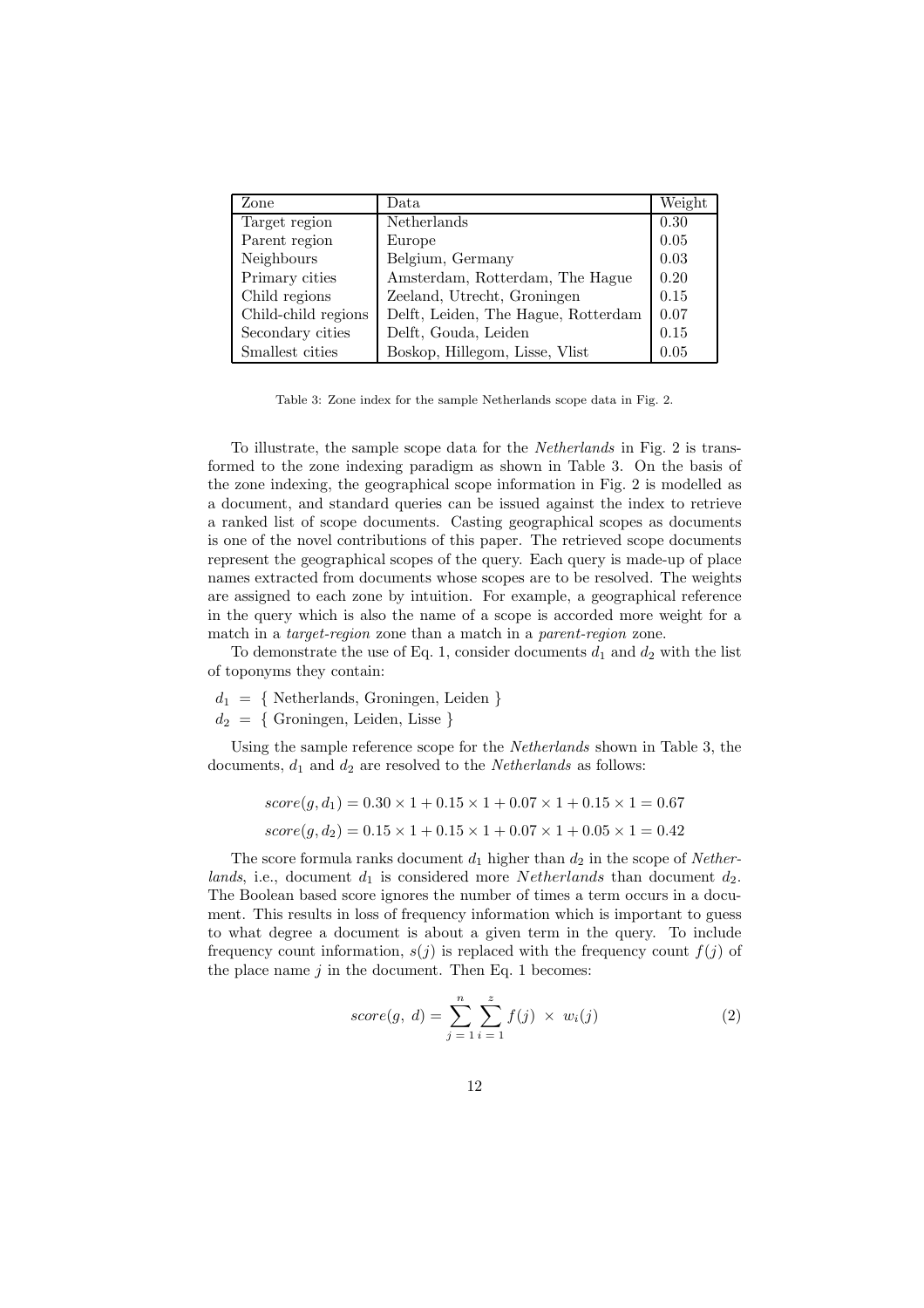where,  $f(i)$  is the frequency count of the place name j in the document. Furthermore, places found in the same region or zone are not always of equal importance, e.g., in the *Netherlands*, *The Hague* can be considered more important than *Rotterdam* because it is the seat of the national government. Therefore, each place is assigned an importance weight  $p_i(j)$  based on its type or population size or economy, and score formula in Eq. 2 becomes:

score(g, d) = 
$$
\sum_{j=1}^{n} \sum_{i=1}^{z} f(j) \times w_i(j) \times p_i(j)
$$
 (3)

where,  $p_i(j)$  is the importance attached to place j in zone i. To demonstrate consider document  $d_3$  and  $d_4$  with the list of place names they contain as follows:

 $d_3 = \{$  The Hague  $\}$  $d_4 = \{ Rottedam \}$ 

Assume that places of type *capital city* are considered more important than other places, and therefore, are given an importance weight of 2.0, and to the rest an importance weight of 1.0. Using Eq. 3, documents  $d_3$  and  $d_4$  are resolved to the *Netherlands* with different scores

$$
score(g, d_3) = 1 \times (0.20 \times 2.0 + 0.07 \times 1.0) = 0.47
$$
  

$$
score(g, d_4) = 1 \times (0.20 \times 1.0 + 0.07 \times 1.0) = 0.27
$$

Document  $d_3$  is more about the *Netherlands* than document  $d_4$  though the place names in them share zones.

#### *3.2. Using Anthroponyms*

The *anthroponym-based* scope resolution strategy is grounded on Assumption 2.

Assumption 2. *VIPs (e.g., political leaders) in the same geographical region or at the same leadership hierarchy level tend to be mentioned together in a unit of a discourse. That is, presidents are most likely to be mentioned together with the members of their administration or with presidents of other countries in a unit of a discourse. For example, US President Barack Obama is most likely to be mentioned in a discourse together with US Vice President Joe Biden or President Yoweri Kaguta Museveni of Uganda in a discourse.*

In this paper, we shall call the people whose actions and opinions most determine course of events in a particular geographical scope or area *GeoVIP*s. The political and government leaders fall under the GeoVIP category because their jurisdictions are geographically constrained. It is therefore plausible to infer the geographical scope of a document from the list of GeoVIPs mentioned in a document. The people in other categories (e.g., builders and financial titans, artists and entertainers, heroes and icons, and scientists and thinkers) influence course of events more at global scope.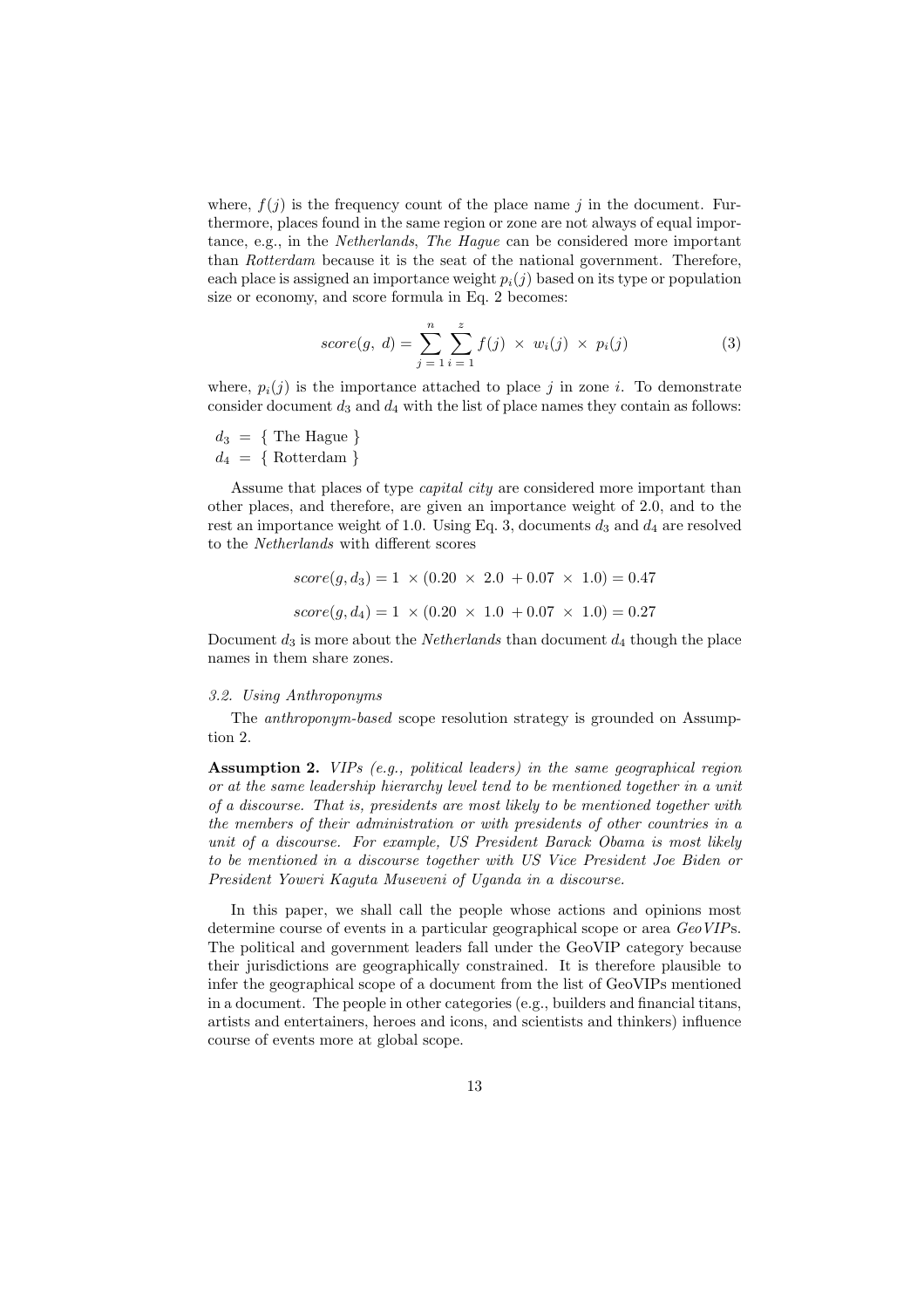To effectively map GeoVIPs to the geographical area of their jurisdictions, the administrative division of a country can be used as a reference. Generally a country is sub-divided into two main administrative divisions: (1) the primary administrative divisions, and (2) the secondary administrative divisions. At every level of administrative division we have a GeoVIP who exercises an administrative jurisdiction over the area. As whatever happens in our neighbourhood affects us in one way or another, GeoVIPs can influence course of events in nearby geographical areas outside their jurisdictions. For example, President Barack Obama of United States of America (U.S.A.) can to some extent influence the course of events in countries bordering U.S.A. (i.e., in Canada and Mexico).

The names of people are highly ambiguous [36, 37] and therefore, exploiting person names to implement automatic systems is a non-trivial task. Before an attempt is made to resolve the geographical scope of documents using the names of people they contain, some minimum level of person name resolution is required. For example, we should be able to resolve the name *Mr. Cameron* to *Prime Minister David Cameron* before attempting to resolve the geographical scope *Mr. Cameron* indicates.

Generally the names of people are broadly grouped into three categories first name, surname and middle name. Over the centuries people have shared names within these categories. The names of people can be shared within a given locality or/and names can be shared at global scale.

To perform automatic geographical scope resolution using the names of GeoVIPs, the names of people are grouped into three: (1) global names, (2) local or country-level names and (3) GeoVIP names. The global names category takes care of the frequency of sharing names globally (e.g., John, Paul, Joseph), and local or country-level names category are commonly found within a given geographic scope (e.g., Eriksson, Museveni, Kikwete, etc.).

We prefer names which are GeoVIP names, and are less frequently shared across the three groupings (i.e., globally, locally and GeoVIP). We exploit this bias to compute the weights assigned to each name according to Eq. 4:

$$
NWF(name) = \sum_{i \subset \{g, l, v\}} K_i \log \frac{N_i + N_{max}}{N_i}
$$
(4)

where  $NWF$  is the name weight factor, q stands for global category, l stands for local category, v stands for GeoVIP category,  $K_i$  category factor,  $N_i$  the number of persons sharing the name in category i and  $N_{max}$  the number of persons sharing the most common name globally. Category factor  $K_i$  weights the perceived importance of a category, e.g., names found in global names list are given less importance than names found in local names list. The expression in Eq. 4 computes an inverse of frequency, which is smoothed by using the logarithm.

To model each scope with GeoVIP information, GeoVIPs are grouped into five levels:

• VIP1 - names of GeoVIPs at the top-most hierarchy, e.g., for a country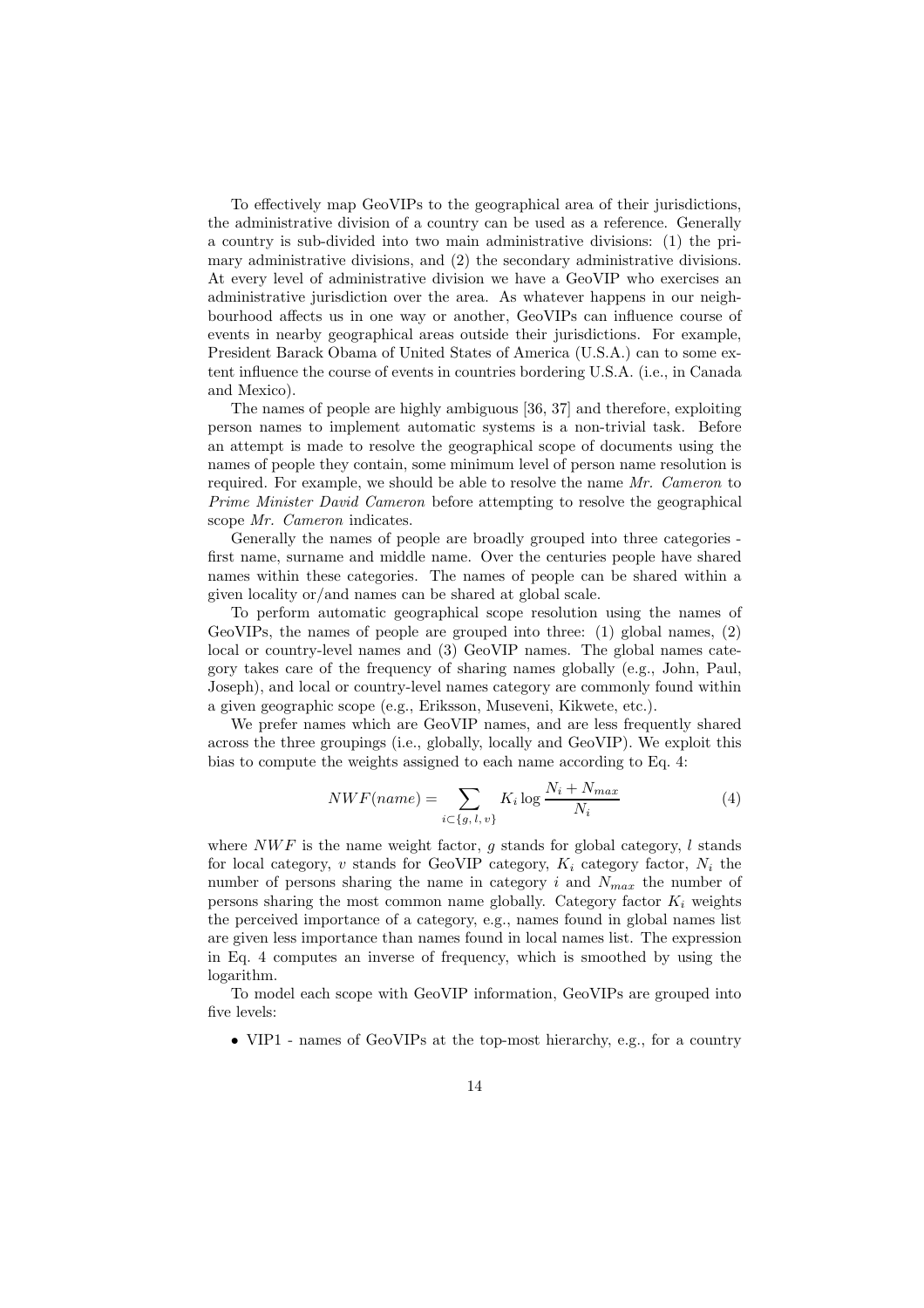level scope, the top-most GeoVIP in the hierarchy is the president of the country.

- VIP2 names of GeoVIPs next in hierarchy to GeoVIPs listed in VIP1 field. For example, at a country level scope, the cabinet ministers are included in this group.
- VIP3 names of GeoVIPs next in hierarchy to GeoVIPs listed in VIP2 field. For example, at a country level scope, the members of the Parliament or the Senate are included in this group.
- VIP4 names of GeoVIPs of neighbouring administrative units. For example, at a country level scope, GeoVIPs of the immediate neighbouring countries are listed.
- VIP5 names of GeoVIPs of non-neighbouring administrative units. For example, at a country level scope, GeoVIPs of non-neighbouring countries are listed. This category caters for the assumption that GeoVIPs at the same level tend to be mentioned together in news stories. That is, it is more likely that *President Obama*, *Prime Minister Netanyahu* and *President Abbas* will be mentioned in the same story on *Middle East*.

An example GeoVIP grouping for Canada and United States of America is shown in Fig. 3. From Fig. 3 we can conclude that it is plausible to use GeoVIPs exercising jurisdictions at various administrative units or levels as evidence or clue to perform geographical scope resolution. The  $CIA<sup>5</sup>$  provides up-to-date lists of *Chiefs of State* and *Cabinet Members of Foreign Governments*. The *CIA World Leaders* list can be used to populate the anthroponym model to detect scopes of documents at the country level. Information about GeoVIPs below the level of *Cabinet Members* can be obtained from other sources such as the parliament, the senate, etc. However, we note that the challenges to using the GeoVIP list are:

- 1. Name ambiguity, e.g., many people share names locally and globally.
- 2. GeoVIPs serve limited terms in office, therefore, maintenance of a comprehensive, up-to-date GeoVIP information is non-trivial.

Similar to the *zone indexing* concept applied to *toponym-based* (see Section 3.1), the *anthroponym-based* approach uses the zone indexing strategy by modifying the formula in Eq. 3 as follows:

$$
score(g, d) = \sum_{j}^{n} \sum_{i}^{z} f(j) \times w_i(j) \times m_i(j)
$$
 (5)

where  $w_i(j)$  is the weight of the i<sup>th</sup> VIP grouping where a match occurs for the name j,  $f(j)$  is the frequency count of the name j in the document,  $m_i(j)$ 

 $5$ https://www.cia.gov/library/publications/world-leaders-1/index.html [Accessed on 24 June 2010]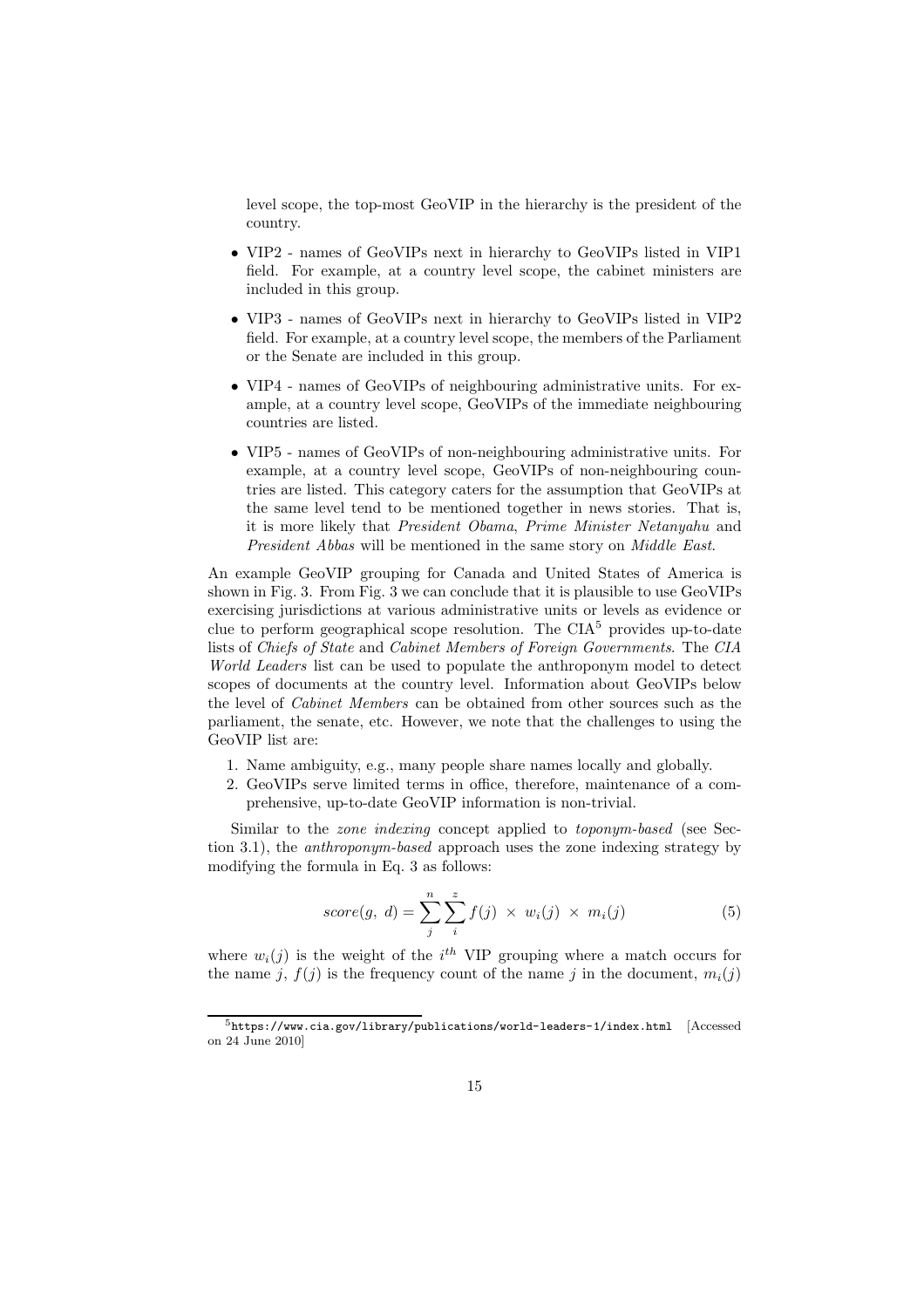

Figure 3: Example U.S.A & Canada GeoVIP grouping.

is the weight of the name j with respect to the  $i<sup>th</sup>$  grouping computed using Eq. 4. To achieve a better result, the first and last names or a mention of the office of the target VIP candidate must appear at least once somewhere in the document (e.g., both the names of the US President must be mentioned at least once *Barack Obama* possibly with the title *President* or *US President*).

#### *3.3. Scope Resolution Evaluation*

This section describes tests run to validate the performance of the proposed scope resolution strategies against human annotated dataset. To measure the effectiveness of scope resolution systems in a standardized fashion, two things are needed:

- 1. A gold standard dataset consisting of a reference gazetteer and a reference document collection with each document marked with geographical scopes.
- 2. An evaluation metric to assess the correctness of system assigned scopes against gold standard scopes.

The current state-of-the-art approach to evaluate scope resolution systems uses a binary metric[38]. The binary metric in Eq. 6 is used to measure the performance of scope resolution strategies described in this paper. It assigns a score of 1 to a document when all the document's  $n$  scopes are listed at the top  $n$  ranked positions, otherwise it assigns 0. No attention is paid to correct document scopes ranked outside the top n ranked positions.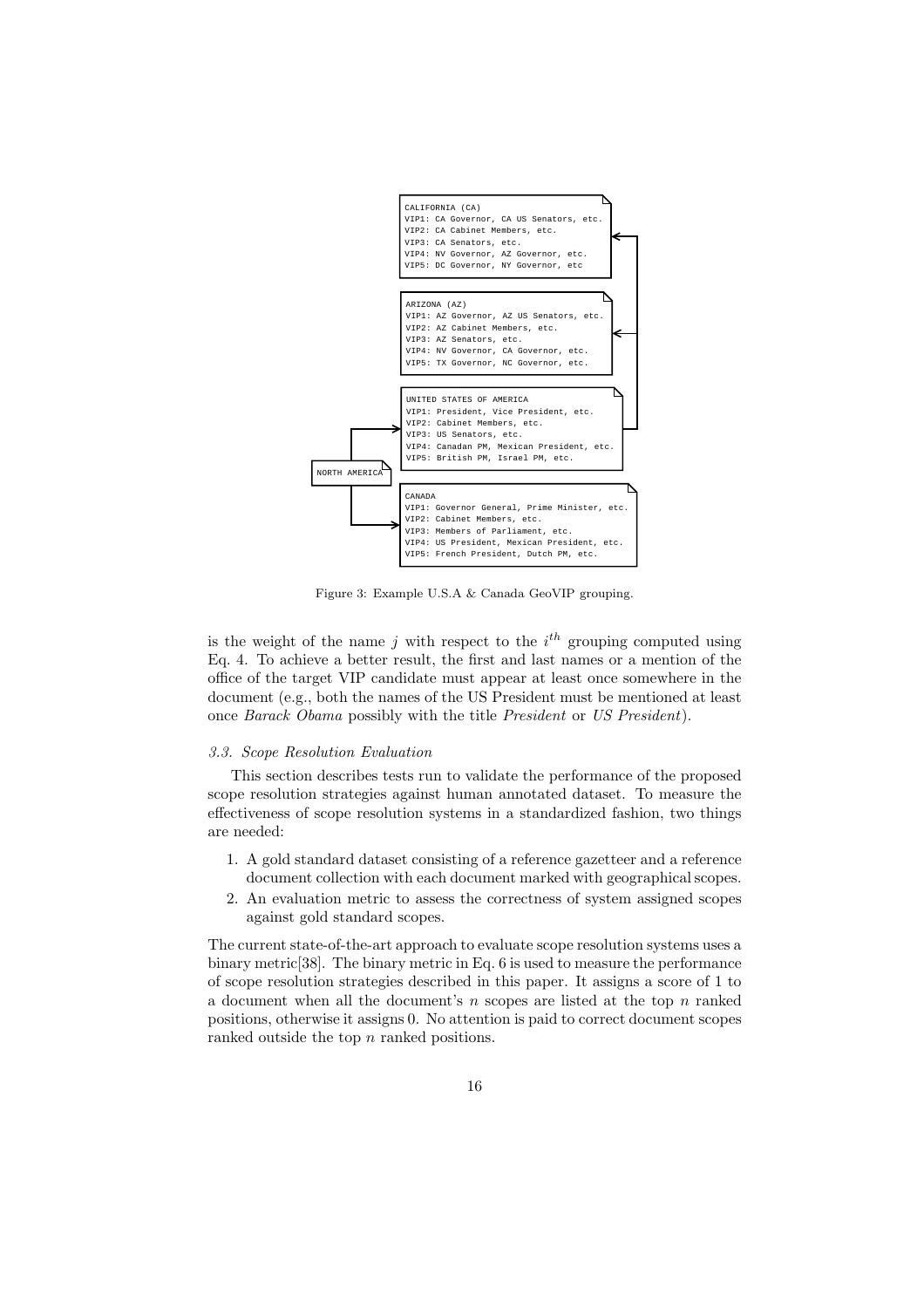| No. Scopes | One   | Two   | Three | $Four+$ | l Total    |
|------------|-------|-------|-------|---------|------------|
| CoNLL-2003 | 702   | 318   | 73.   |         | 31   1.124 |
| $GS(\%)$   | 94.00 | 64.47 | 26.03 | 16.13   | 79.09      |

Table 4: Toponym-based scope resolution result.

| No. Scopes    | One  | Two     | Three | $Four+$ | Total |
|---------------|------|---------|-------|---------|-------|
| News Articles | 37   |         |       |         |       |
| $GS(\%)$      | 68.0 | $0.0\,$ | 0.0   |         |       |

Table 5: Anthroponym-based scope resolution result.

$$
GS = \frac{|\; documents\,with\,correctly\,assigned\,scopes}{|\; documents\,with\,scopes\,in\,the\,collection\,|}\tag{6}
$$

# *3.3.1. Toponym-based Evaluation*

The *toponym-based* approach is evaluated on the CoNLL 2003 English dataset [1]. The CoNLL 2003 English dataset is derived from the Reuters English Corpus (RCV1) [39]. The CoNLL 2003 Shared Task training and development dataset consists of 1,162 English language documents. Of the 1,162 documents, 1124 documents contain geographical terms, i.e., place names and geographical adjectives. The documents are assigned geographic scopes at the country level. Of 1,124 documents 702 are assigned single scopes, 318 double, 73 triple and 31 four or more scopes. The 1,124 documents share 514 unique names and 143 unique scopes with each document having 2.5 place names on average.

The scope resolution procedure described in this paper can assign scope up to six levels: continent, continent-directional, country, country-directional, province and province-directional. For this evaluation, the country level resolution is turned on as the geographical scopes assigned in the CoNLL collection are at country level. The system assigns multiple scopes to each document ranking from the most relevant to least relevant. Table 4 shows the summary of system performance computed using Eq. 6. The overall system performance is very good for documents with one (i.e., recall of 94%) and two scopes (i.e., recall of 64%), but very poor for documents with three or more scopes. This is comparable to the recall value of 95% on documents with single scopes reported in [38].

#### *3.3.2. Anthroponym-based Evaluation*

The *anthroponym-based* approach is evaluated on news stories collected from Ugandan news websites. The collection consists of 43 documents with a total of 25 Ugandan scopes at district levels with a total of 167 Ugandan VIP names.

The performance of anthroponym-based scope resolution with GeoVIPs on news articles is shown in Table 5. Overall it shows poorer performance in comparison to the toponym-based strategy. This experiment shows that exploitation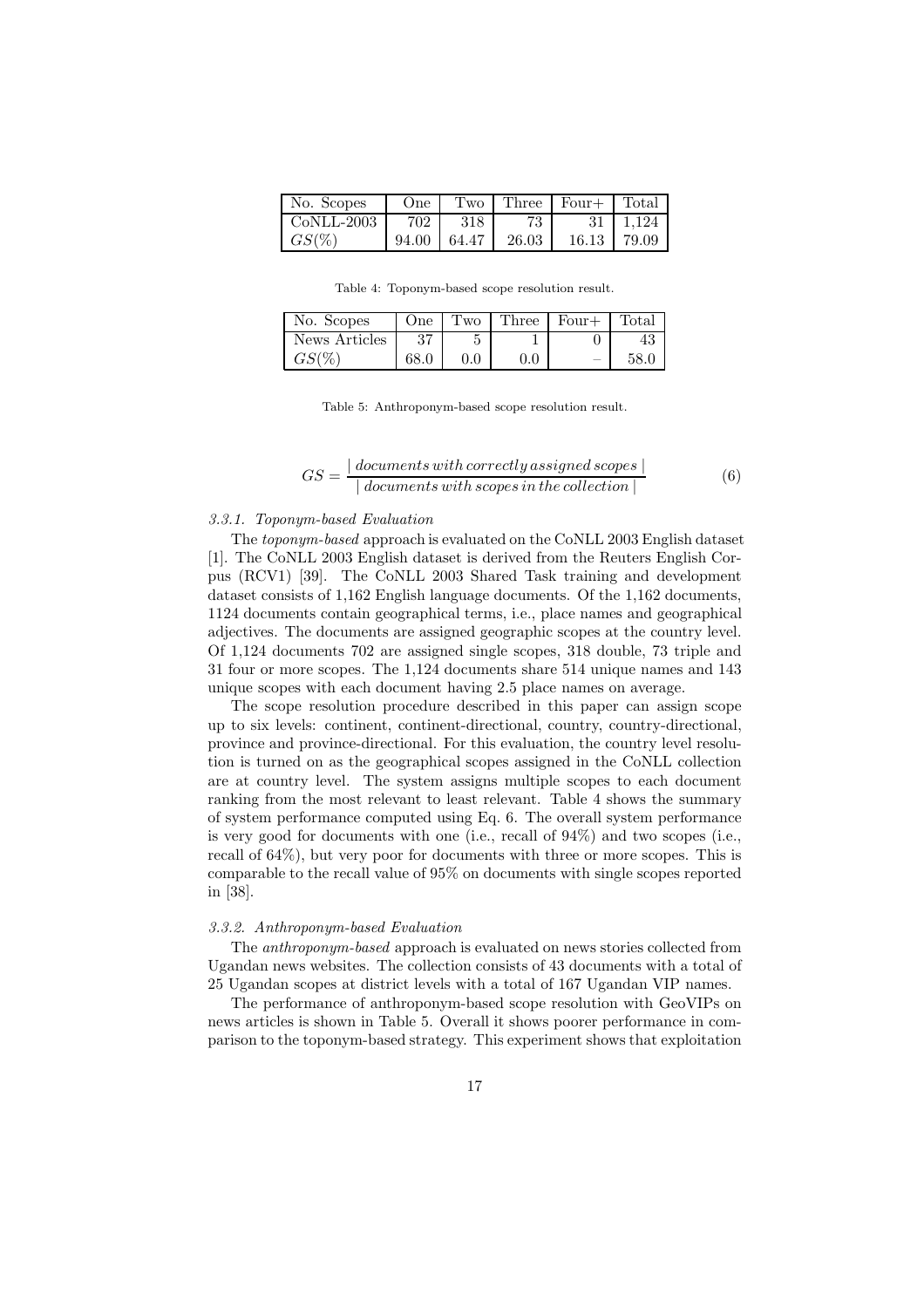

Figure 4: Toponym resolution schematic.

of VIP names found in documents could help in resolving geographical scopes of documents especially when the documents contain no mention of places.

### 4. Toponym Resolution

The names of places are ambiguous in many ways. They can reference other named entities (e.g., names of people, names of organizations, etc.), and may be used as common language vocabulary words (e.g., *Split* is a city in Croatia, *Over* a city in Germany, etc.). The use of place names outside their geographical or location context is sometimes referred to as *Geo/Non-Geo* ambiguity [6]. Besides reference or geo/non-geo ambiguity issues, names of places are referentially ambiguous. Referential ambiguity occurs when a place name references multiple places. This is also termed as *Geo/Geo* ambiguity [6]. And as we noted above, places are also referred to by more than one name, e.g., Netherlands vs. Holland.

The task of *toponym resolution* [2] is to map a place name to a non-ambiguous location or a geographical point on the surface of the Earth. This mapping is normally done using a geographical reference coordinate system such as latitude and longitude. The terms geographical name, place name and toponym are synonymous, and they are used interchangeably to mean the same thing (i.e., a name of a place) throughout this paper.

# *4.1. Toponym Resolution Procedure*

Figure 4 shows a schematic diagram depicting the toponym resolution process. In this work geo/non-geo ambiguity resolution is performed with the help of an off-the-shelf named entity recognition tool, the Alias-i LingPipe. <sup>6</sup> The motivation is that place name recognition components of the state-of-the-art named entity recognizers have achieved near human performance [1], so that, existing off-the-shelf recognizers are sufficient to perform geo/non-geo resolution task.

The toponym approach reported in this paper exploits 26, 820 geographical scopes automatically assigned to documents (using scope resolver described

 $6$ http://alias-i.com/lingpipe/ [Accessed on 08 June 2010]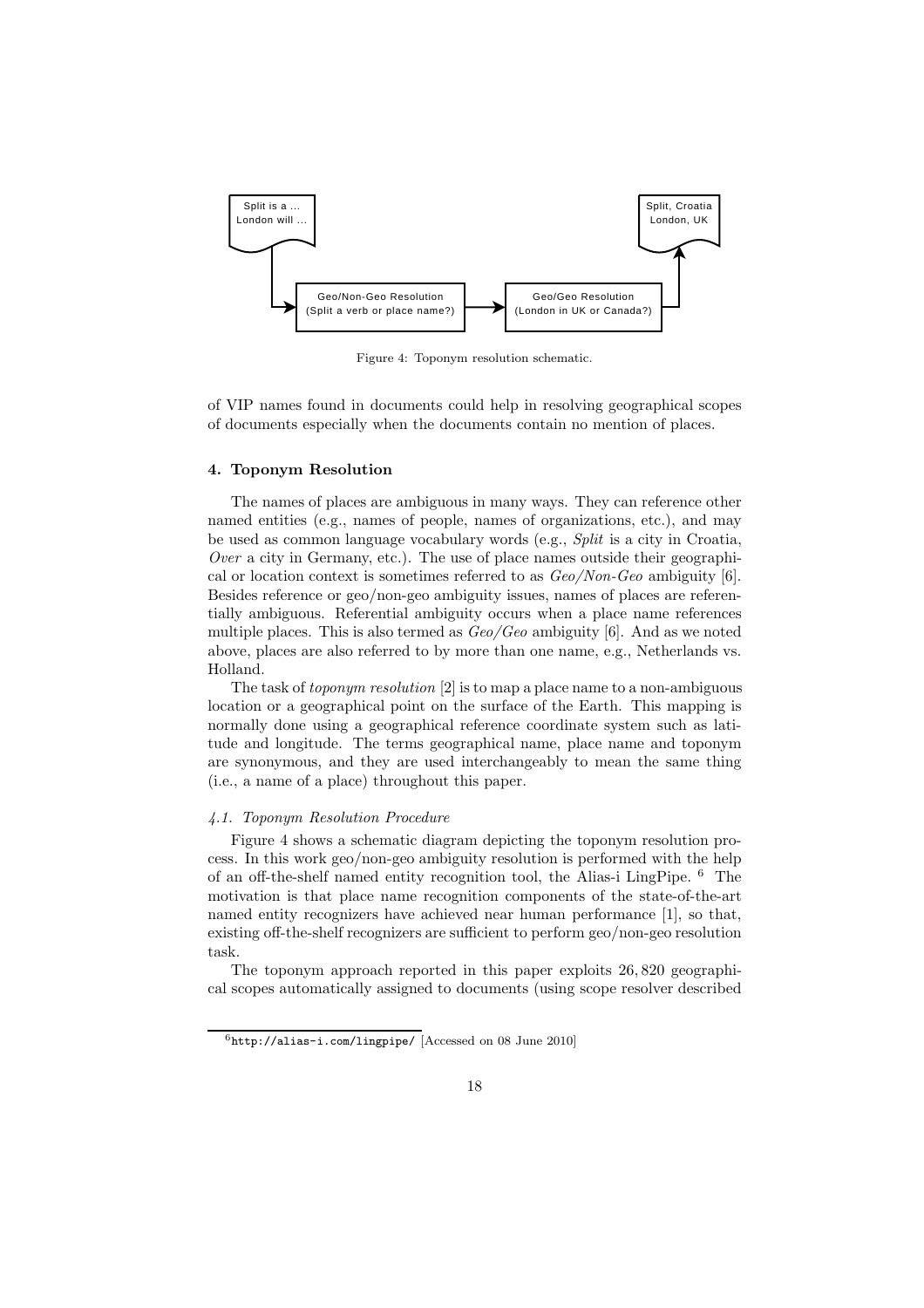

Figure 5: Toponym resolution algorithm. Document scopes obtained from global analysis are used here (left side, half-way down) to inform detailed toponym resolution questions.

in Sec. 3), the type of place (e.g., city), the classification of place (e.g., populated place, administrative division, etc.), the population of the place, and the frequency of non-ambiguous or resolved places.

This work proposes a *geographical scope-driven* toponym resolution approach. The approach builds on previous work discussed in Sec 2. The approach reported here applies the following techniques at various stages of resolution:

- 1. Single referent per discourse;
- 2. Scope restriction;
- 3. Population heuristics;
- 4. Place type restriction;
- 5. Default sense heuristics.

Figure 5 depicts the proposed toponym resolution routines. We note that the scope restriction and place type heuristics as applied in this paper are novel.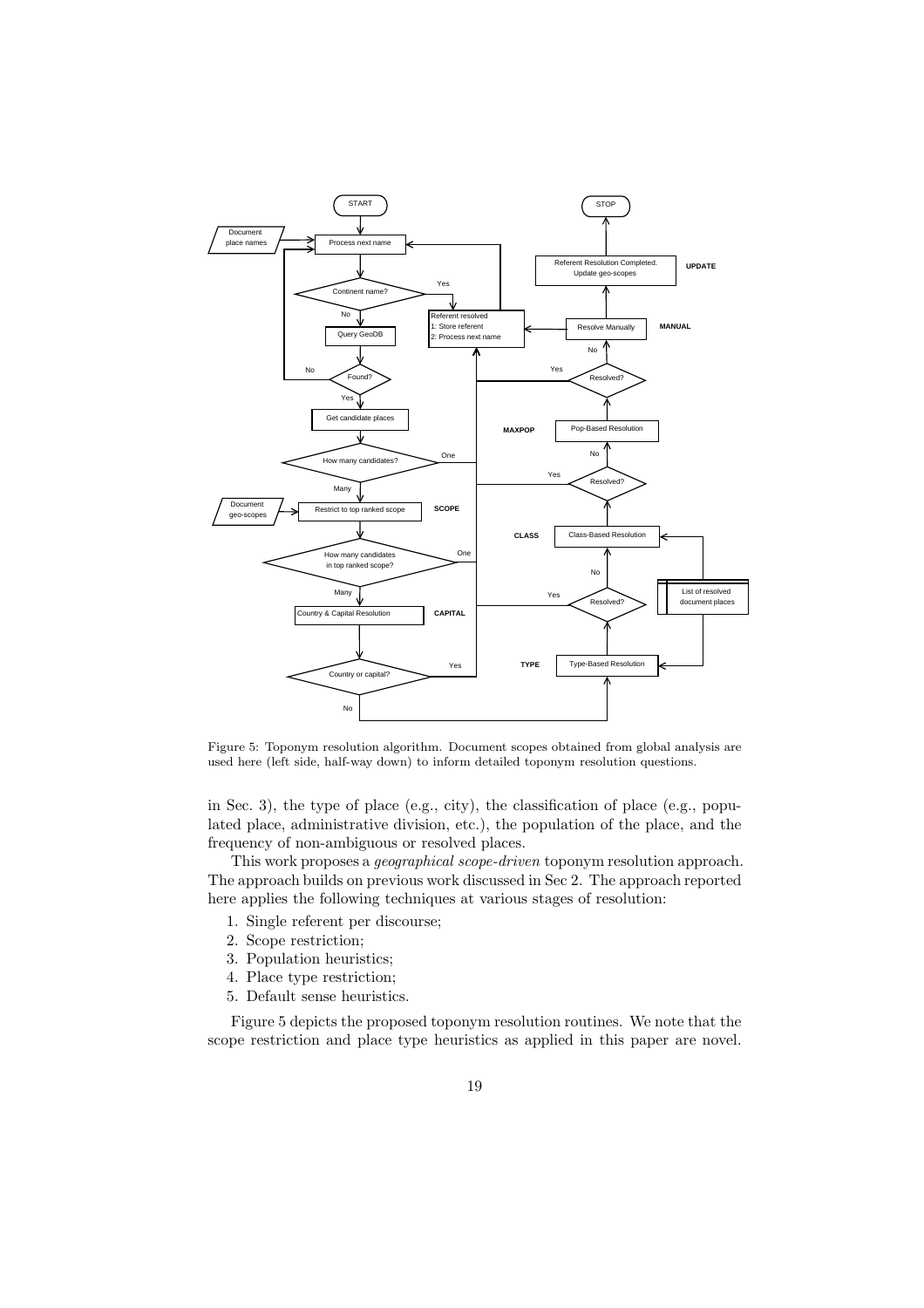We first present an explanation of how the various blocks work together to accomplish the resolution task.

### *4.1.1. Single Referent and Default Sense Heuristics*

The toponym resolution algorithm starts by invoking the single referent per discourse and default sense heuristics. Place names mentioned more than once in a document are assumed to refer to the same place on the basis of the *single referent per discourse* heuristic. Next the *default sense* heuristic is invoked to assign place names with continent sense to the continents. Candidate places for toponyms with senses other than continent senses are obtained from the geographical database (GeoDB). Toponyms with single candidate places are resolved to these places, and toponyms with multiple candidates are passed to lower processing modules starting with the scope restriction module. However, place names with no candidates in the GeoDB are ignored. This often happens when a geographic database lacks complete coverage.

# *4.1.2. Scope Restriction Heuristic*

The scope restriction heuristic (see SCOPE in Fig. 5) extends the country level restriction reported by [4]. The heuristic exploits an elaborate list of ranked geographic scopes assigned to a document by the geographic scope resolver described in Sec. 3. A toponym with multiple candidate referents is assigned to a single most highly ranked document geographical scope. The other candidates belonging to lower ranked document scopes are discarded. If a selected scope contains a single candidate, the candidate is marked as the place referred to by the name. However, if a selected scope contains multiple candidates with the same name, it is passed to the next processing block in the hierarchy, i.e., country and capitals resolution heuristic (see CAPITAL in Fig. 5). The accuracy of the scope restriction heuristic depends on how well the scope resolution performed. The greater the error in scope resolution the greater the error in referent resolution.

#### *4.1.3. Country and Capital Heuristic*

The country and capitals heuristic (see CAPITAL in Fig. 5) is a kind of default sense heuristic, but restricted within the selected geographical scope for the name. A toponym's candidate place of type country or national capital or provincial capital is selected as the place being referred to within the selected scope. The order of preference is: *country*  $\mapsto$  *country capital*  $\mapsto$  *provincial capital*.

# *4.1.4. Type and Class Co-existence*

The type-based heuristic (see TYPE in Fig. 5) exploits the types of resolved places as a basis to resolve among competing candidate places. Commonly occurring types are preferred. The assumption is that places of the same type are more likely to be mentioned in a discourse. The candidate place of the type matching the most commonly occurring type among the resolved places is selected as the place being referenced in the text.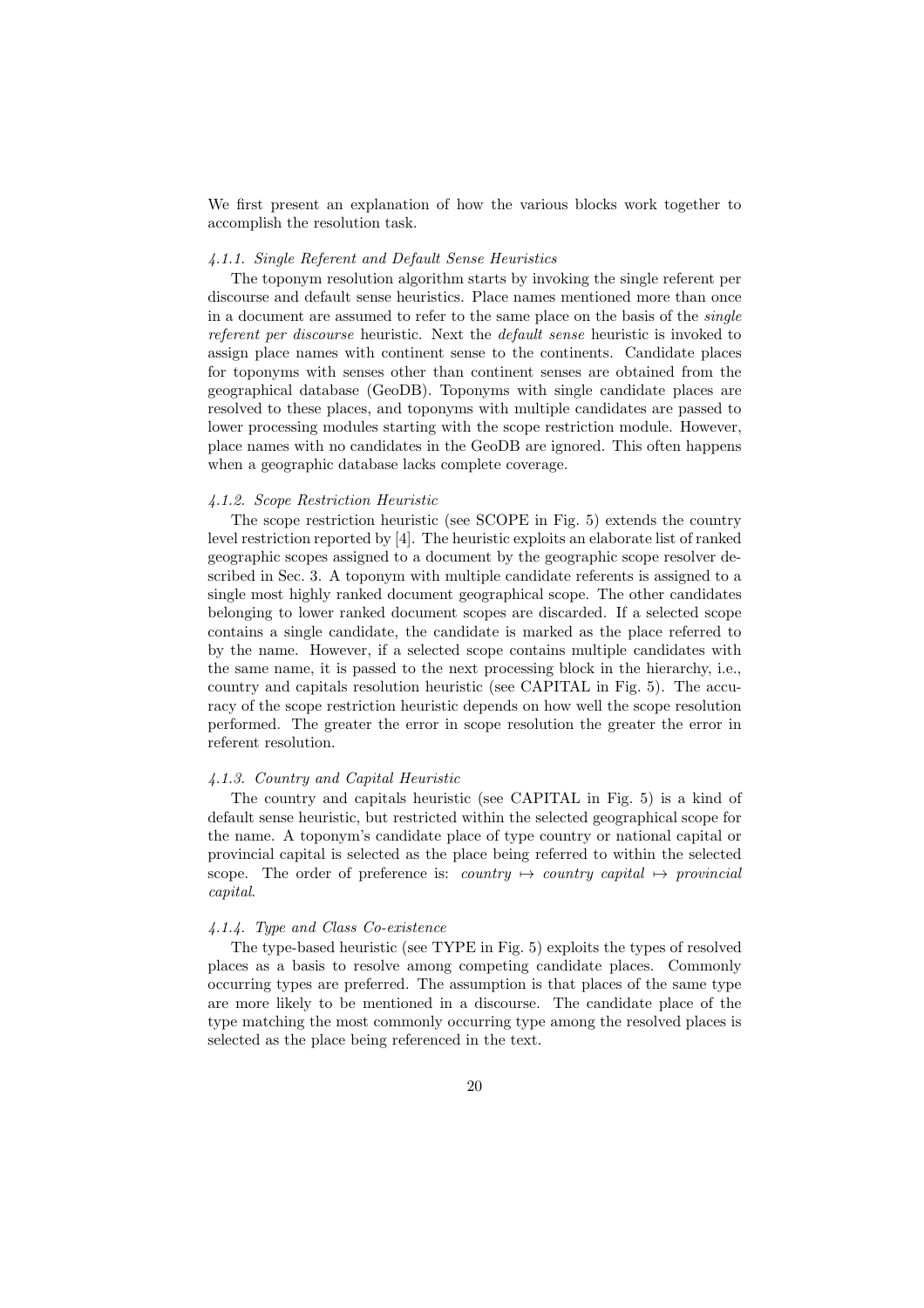On the other hand, the class-based heuristic (see CLASS in Fig. 5) exploits geographic feature classifications in the Geonames.org<sup>7</sup> database. The Geonames.org categorises geographic features into nine broad classes:

- 1. Administrative unit (i.e., country, state, region, etc.).
- 2. Hydrographic (i.e., stream, lake, bay, etc.).
- 3. Locality or area (i.e., parks, area, nature reserve, etc.).
- 4. Populated place (i.e., city, town, village, etc.).
- 5. Road or railroad (i.e., road, railroad, tunnel, etc.).
- 6. Spot (i.e., spot, building, farm, etc.).
- 7. Hypsographic (i.e., mountain, hill, island, etc.).
- 8. Undersea (i.e., basin, undersea, range, etc.).
- 9. Vegetation (i.e., forest, heath, pine grove, etc.).

The class-based heuristic procedure is similar to the type-based heuristic. Similar to the type-based heuristic assumption, the places of a similar class are more likely to be mentioned in a discourse. And therefore, this heuristic selects the candidate place of the class matching the most frequently occurring class among the resolved places as the referenced place.

# *4.1.5. Population, Manual and Scope Update*

The population-based heuristic (see MAXPOP in Fig. 5) is straightforward in that the place with the largest population is selected as the place being referred to. However, this heuristic is applied to candidate places of the same type and class, e.g., the town of *Groningen* in *Germany* with population of 4,166, and the town of *Groningen* in *Suriname* with population of 3,216. The population-based heuristic can be effective only when the population information of population centres are complete in the geographical database.

The manual resolution (see MANUAL in Fig. 5) is the last option when all the previous automated procedures fail to solve a given ambiguity problem. The task is passed over to the user to decide the meaning of the remaining ambiguous places by exploiting other sources of information at her or his disposal.

Because the toponym resolution component is part of the *place ambiguity resolution* system, its output is also used improve the accuracy of the *scope resolution* component. Therefore, upon completion of toponym resolution (see UPDATE in Fig. 5), the list of geographical scopes is updated by including scopes containing resolved places and their ancestor scopes. The other remaining scopes in the original ranked list are discarded.

# *4.2. Toponym Resolution Evaluation*

The toponym resolution scheme proposed in this paper is evaluated on the TR-CoNLL datasets [2], and the *precision*, *recall* and *f-score* measures are used in the evaluation. Naturally our evaluation ignores manual resolution. Following the straightforward instantiation of the standard definition from [2],

 $7$ http://www.geonames.org/about.html [Accessed on 03 October 2009]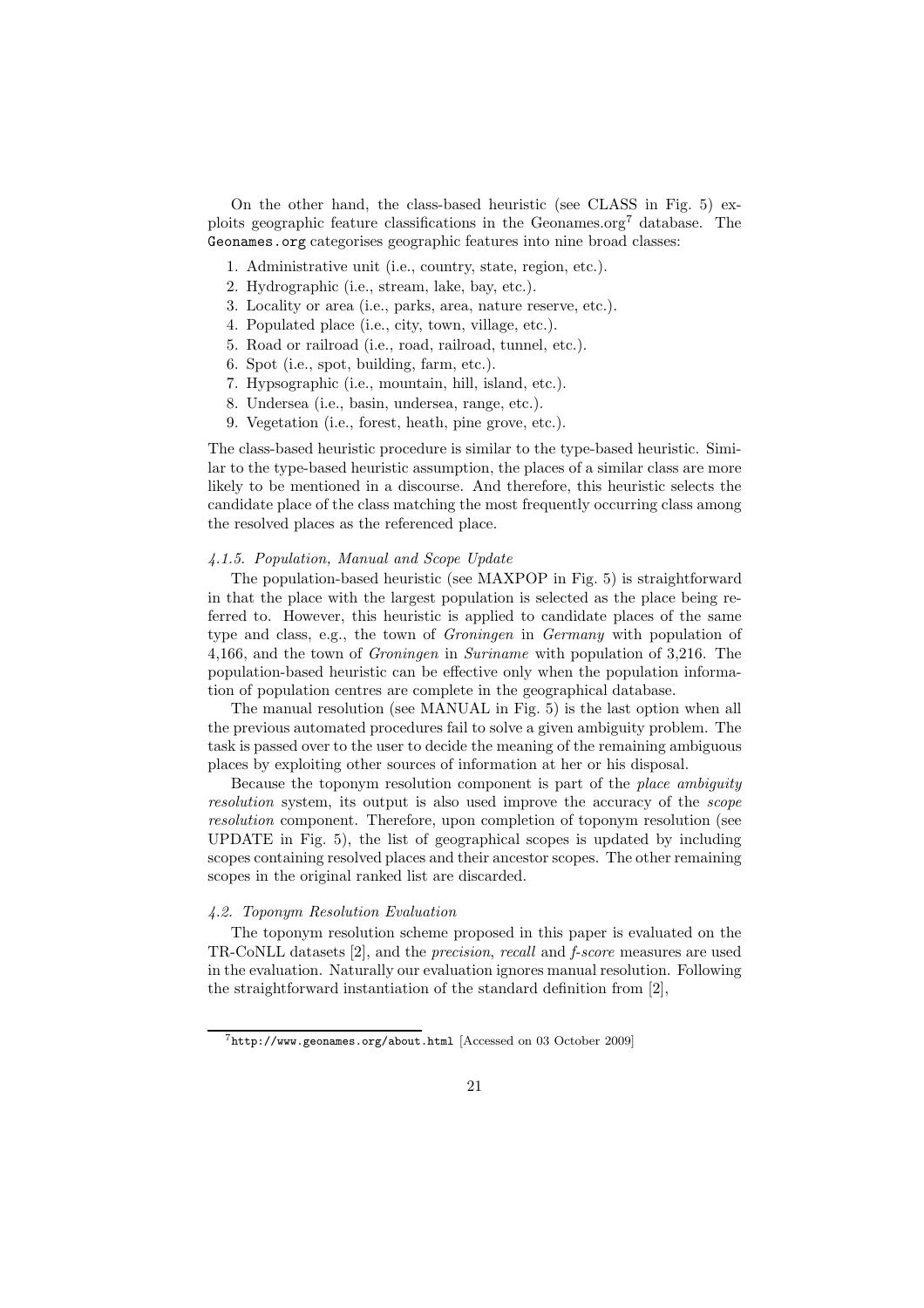*Precision, P* is the ratio of the number of correctly resolved toponym instances,  $T_{\text{C}}$  and the number of toponym instances that the system attempted to resolve (either correctly,  $T_C$  or incorrectly,  $T_I$ )

$$
P = \frac{T_C}{T_C + T_I} \tag{7}
$$

*Recall, R* is the ratio of the number of correctly resolved toponym instances,  $T_{\text{C}}$  and the number of all toponym instances,  $T_{\text{N}}$  (i.e., the number of resolvable toponyms in a text document or corpus)

$$
R = \frac{T_C}{T_N} \tag{8}
$$

Note that  $T_N = T_C + T_I + T_U$  where  $T_U$  is the number of toponym occurrences whose candidate referents are unresolved.

*F-Score,*  $F_\beta$  for precision P and recall R is defined as

$$
F_{\beta} = \frac{(\beta^2 + 1)PR}{\beta^2 P + R}
$$
\n(9)

and the *F-Score* at  $\beta = 1$  is

$$
F_{\beta=1} = \frac{2PR}{P+R} \tag{10}
$$

and all the *F-Score* values reported here are computed at  $\beta = 1$ .

The toponyms in TR-CoNLL corpus are annotated with a spatial footprint (i.e., latitude and longitude) information from the TextGIS [2]. On the other hand, the scope resolution strategies and referent resolution routines proposed in this work use the Geonames.org  $8$  database as the source of their spatial information. The difference in geographical information results in spatial information mismatch at evaluation. Any two points in TextGIS and Geonames.org are assumed similar if and only if they are separated by not more than  $0.04^{\circ}$  (i.e., ≈ 4.48 Kilometres) in both latitude and longitude direction. Therefore, *Seoul* at < 37.5664; 127.0 > and *Seoul* at < 37.5663889; 126.9997222 > are assumed to be the same *Seoul* from the two databases.

The *LSW03* system in [2] is grounded on two minimality heuristics: (1) the *one-referent-per-discourse* heuristic that assumes that a place name mentioned in a discourse refers to the same location throughout the discourse, and (2) the *spatial minimality* heuristic that assumes that, in cases where there is more than one toponym mentioned in some span of text, the smallest region that is able to ground the whole set is the one that gives them their interpretation. The *RAND* and *MAXPOP* formed the baseline heuristics in [2]. The *RAND* heuristic selects a random referent if at least one referent was found in the gazetteer, and the *MAXPOP* picks the candidate referent with the largest population. Table 6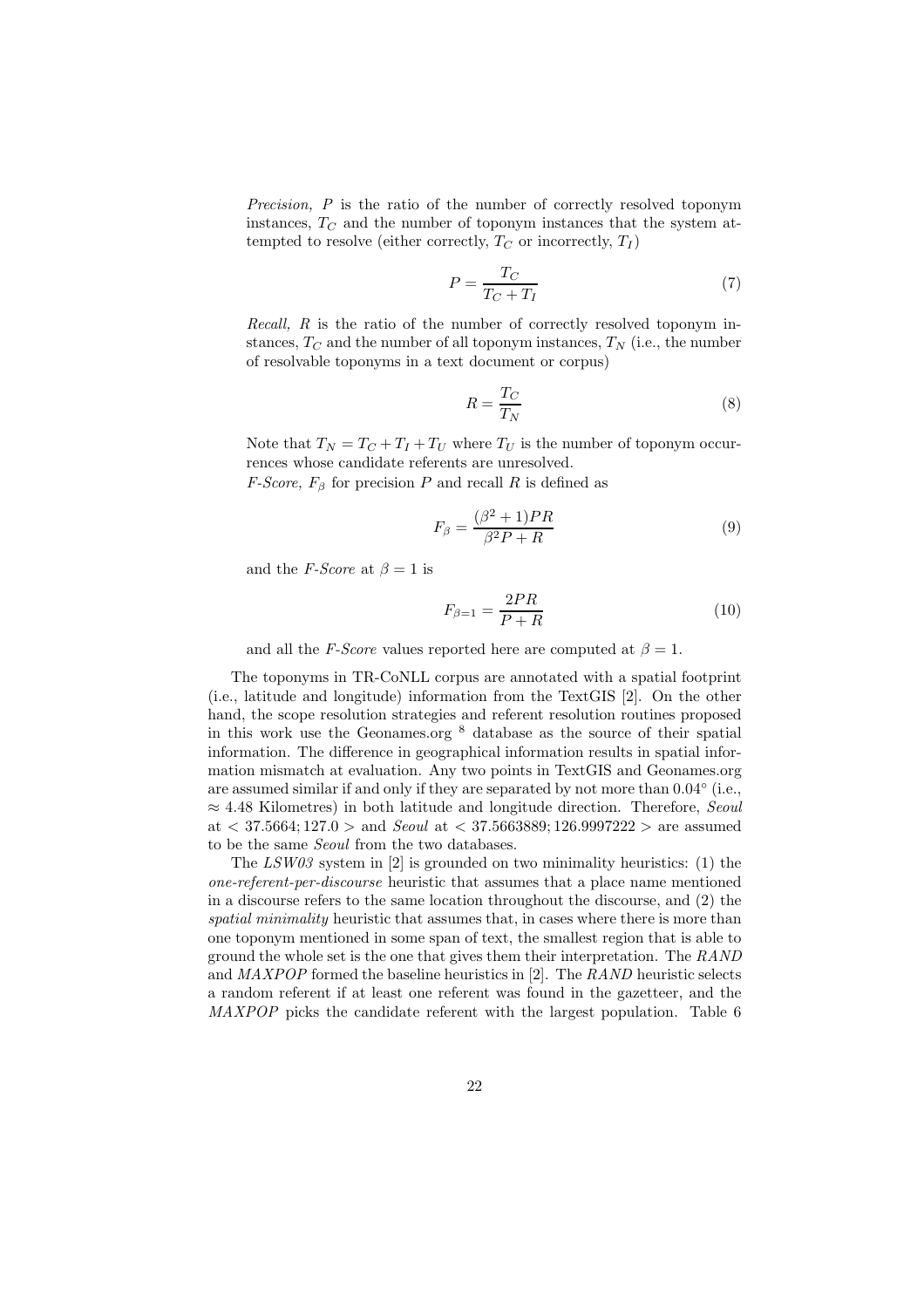|               | Heuristic               | Precision | Recall | F-Score |
|---------------|-------------------------|-----------|--------|---------|
|               | <b>RAND</b>             | 0.2973    | 0.2973 | 0.2973  |
| Leidner $[2]$ | MAXPOP                  | 0.6506    | 0.1976 | 0.3032  |
|               | LSW03                   | 0.3650    | 0.3177 | 0.3397  |
|               | <b>MAXPOP</b>           | 0.6829    | 0.2864 | 0.4035  |
|               | <b>CAPITAL</b>          | 0.6305    | 0.5326 | 0.5774  |
| Mahali        | <b>SCOPE</b>            | 0.5230    | 0.4409 | 0.4785  |
|               | SCOPE+CAPITAL           | 0.7529    | 0.6359 | 0.6895  |
|               | $SCO + CAP + TYP + CLA$ | 0.7744    | 0.6541 | 0.7092  |
|               | ALL.                    | 0.7754    | 0.6549 | 0.7101  |

Table 6: Toponym resolution results on TR-CoNLL. MAXPOP and CAPITAL are baselines; SCOPE uses scope restriction; CAPITAL uses countries and capitals; SCO+CAP+TYP+CLA is combination of SCOPE, CAPITAL, TYPE and CLASS; and ALL is combination all the models in Fig. 5. See text for details.

shows the performance of the various models of the new proposed toponym resolution strategy in comparison to *RAND, MAXPOP* and *LSW03* from [2].

The top block in Table 6 shows the performance data from [2] on the TR-CoNLL corpus, and the bottom block shows the performance of Mahali<sup>9</sup> toponym resolution component on the TR-CoNLL corpus. The heuristics *CAPI-TAL* and *MAXPOP* are treated as the baseline schemes. CAPITAL selects the candidate location that refers to *country*, *national capital* or *provincial capital* as the place referred to. The MAXPOP heuristic picks the candidate location that has the largest population as the place referred to. For schemes *SCOPE* (scope restriction), *SCOPE+CAPITAL* (i.e, combination of SCOPE and CAPI-TAL), *SCO+CAP+TYP+CLA* (i.e, combination of SCOPE, CAPITAL, TYPE and CLASS) and *ALL* (i.e., when all the models are activated) refer to Fig. 5. The baseline heuristic CAPITAL is very competitive on the TR-CoNLL corpus. This reflects the types of toponyms used in stories with global scopes (i.e., countries and capital cities are commonly mentioned in stories with global scopes). The TR-CoNLL corpus consists of stories with scopes of the global, and therefore, a good performance is expected in terms of recall with CAPITAL heuristic. The 10% performance improvement of our MAXPOP heuristics over the MAXPOP heuristic in [2] can be attributed to the difference in geographical database used in the two implementations. The SCOPE heuristic which selects candidate locations found in the top ranked scopes shows a good performance as well. As more heuristics are combined the performance improves smoothly as seen in SCOPE+CAPITAL, SCO+CAP+TYP+CLA and ALL. Overall the scheme proposed in this work shows that it is very competitive.

<sup>8</sup>http://www.geonames.org [Accessed on 24 June 2010]

<sup>&</sup>lt;sup>9</sup>All the components developed in the course of this work form part of the system called *Mahali*. *Mahali* means 'place' in Kiswahili.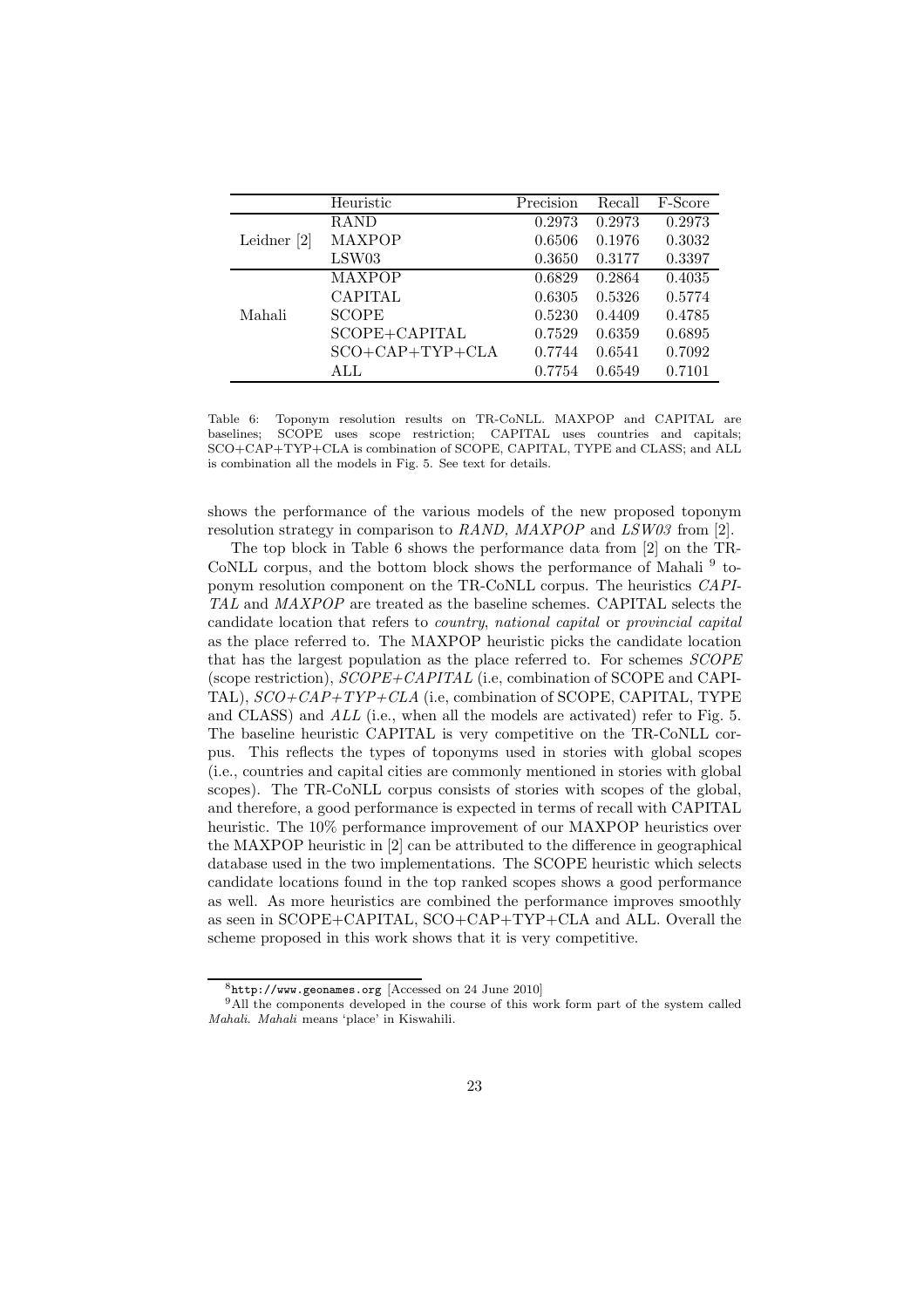The superiority of our approach lays in the fact that we compute toponym resolution within the document's scopes. As long as the scopes of documents are of highest quality, the document's toponyms stand a good chance to be resolved accurately to places they refer to. We argue that it is a good premise to first detect the scopes of documents before computing the whereabouts of geographical entities located in the document.

### 5. Query Expansion

The motivation for query expansion is to reduce the mismatch between query and document by expanding the query terms using words or phrases which are synonymous to query terms or share other semantic/conceptual relationships with the terms contained in the set of relevant documents. Incorporating geographical information or metadata in a query modification component and ranking algorithm could positively influence results returned against geographydependent user needs. This section explores query expansion strategies for a geographically constrained information retrieval task. The query expansion approach reported here investigates the application of relevance feedback (i.e., blind and explicit feedback) procedures to improve retrieval by adding toponyms found in the relevant documents to original query. Two relevance feedback schemes are explored – one approach adds toponyms found in the relevant documents directly, and the other adds toponyms found in geographical scopes of relevant documents. We shall call the first approach the *toponym-based* scheme and the second the *scope-based* scheme.

#### *5.1. Toponym-based Expansion*

The toponym-based expansion approach adds toponyms derived from relevant documents <sup>10</sup> to the original query with the view of tilting search results towards documents within the user's geographical region of interest. The new query vector of toponyms is formulated as

$$
\overrightarrow{g}_{new} = \overrightarrow{g}_{old} + \overrightarrow{g}_{rel} \tag{11}
$$

where,  $\overrightarrow{g}_{old}$  is the vector of toponyms in the original search query,  $g_{rel}$  is the vector of toponyms in the  $N$  relevant documents, and  $g_{new}$  is the new vector of toponyms to the new search query for relevant feedback. The formula in Eq. 11 is motivated by Rocchio's feedback formula [see 19, Chapter 9] shown below.

$$
\overrightarrow{q}_m = \alpha \overrightarrow{q}_o + \beta \frac{1}{|D_r|} \sum_{\overrightarrow{d}_j \in D_r} \overrightarrow{d}_j - \gamma \frac{1}{|D_{nr}|} \sum_{\overrightarrow{d}_j \in D_{nr}} \overrightarrow{d}_j \tag{12}
$$

where,  $\overrightarrow{q}_o$  is the original query vector,  $D_r$  and  $D_{nr}$  are the set of known relevant and non-relevant documents retrieved by  $q_o$  respectively, and  $\alpha$ ,  $\beta$ , and  $\gamma$  are

<sup>&</sup>lt;sup>10</sup>Relevant documents are derived through blind feedback or explicit feedback procedure.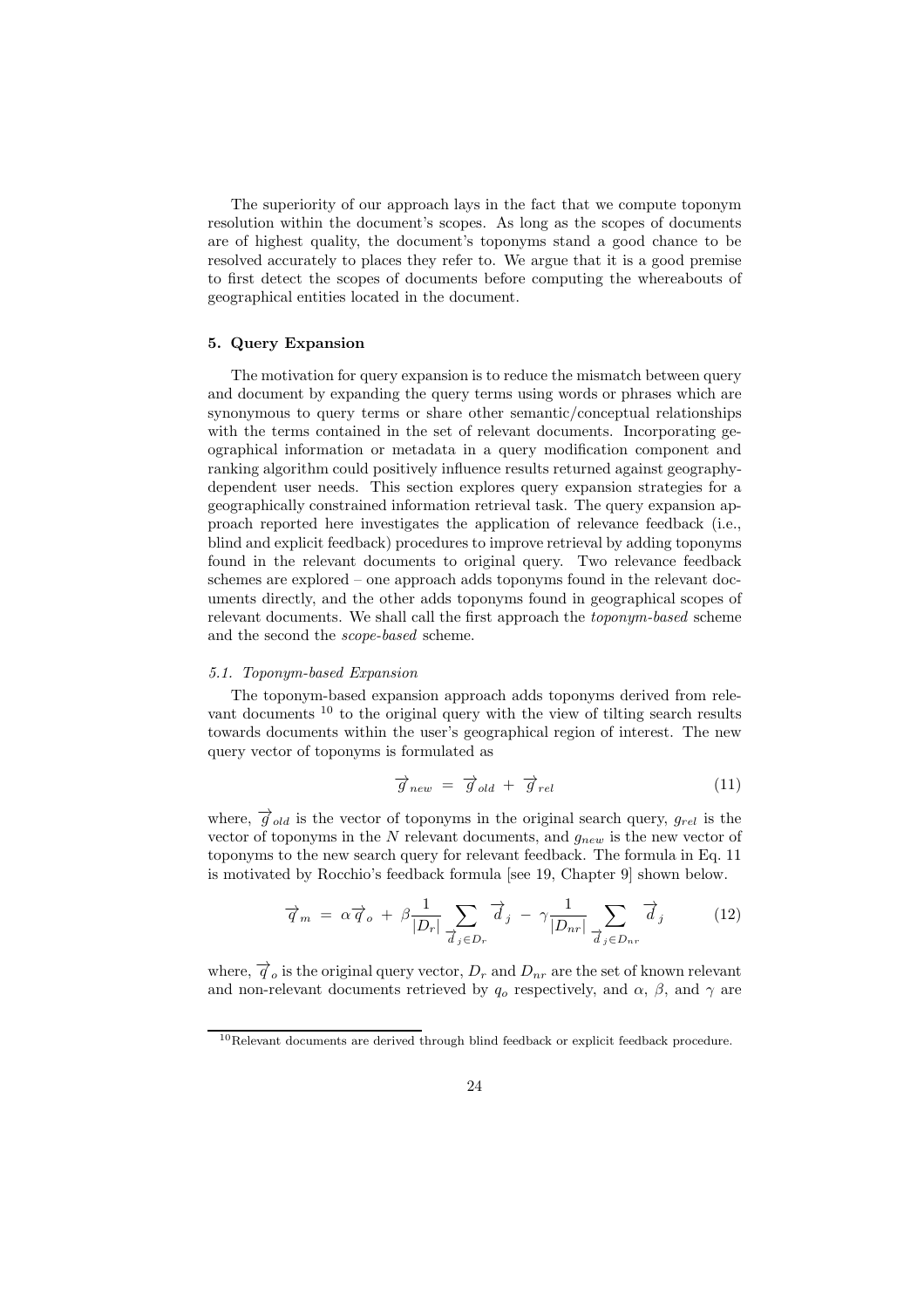weights attached to each term. We restrict our attention to the geographical terms in the vectors of  $\hat{d}_i$ .

The relevant toponym vector can be represented using its member elements as follows

$$
\overrightarrow{g}_{rel} \equiv \langle f_1, f_2, \dots, f_n \rangle \tag{13}
$$

where,  $f_i$  is the  $i<sup>th</sup>$  toponym in the top N relevant documents. The weights of the toponyms in  $\overrightarrow{g}_{rel}$  are computed using

$$
weight(f_i) = \frac{rel(f_i)}{rel(f_i) + \text{non}(f_i)} \tag{14}
$$

where,  $rel(f_i)$  is the number of occurrences of  $f_i$  in the relevant document set, and  $non(f_i)$  is the number of occurrences of  $f_i$  in the non-relevant document set.

# *5.2. Scope-based Expansion*

Scope-based query expansion exploits the geographical scopes assigned to documents to select toponyms to expand the original query. The geographical scope resolver used to tag document scopes is described in Sec 3, and achieved an overall score of 79.09% (see Table 4) on news article collections. We recall here that *geographical scope* is not a linguistic or textual notion, but rather a geographical one, roughly the geographical region relevant to a particular reference or document. The scope resolver assigns multiple weighted scopes to each document. The scope-based approach selects the frequently occurring scopes from the relevant documents to expand the set of search query's toponyms. The candidate toponyms to expand search queries are those belonging to the most frequent scopes shared by the most relevant documents.

The weight of place names added to original search query is computed by

$$
weight(f_i) = \log \left( 1 + \frac{|S(M_i)|}{|S|} \right) \tag{15}
$$

where,  $S$  is a set consisting of the most frequent scopes shared among the  $N$ relevant documents,  $|S(M_i)|$  is the number of scopes to which toponym  $M_i$ belongs in the scope set  $S$ ,  $|S|$  is the total number of scopes selected from the top N relevant documents.

# *5.3. Query Expansion Evaluation*

The query expansion procedures reported here are evaluated on the Geo-CLEF 2007 [40] dataset which provides 25 geographically focused topics. Experience has shown that the original search query terms should be preserved in the new feedback query formulation to achieve performance improvement [41]. The TREC evaluation tool  $^{11}$  is used to evaluate retrieval results. We evaluate

<sup>11</sup>http://trec.nist.gov/trec\_eval/ [Accessed on 10 November 2009]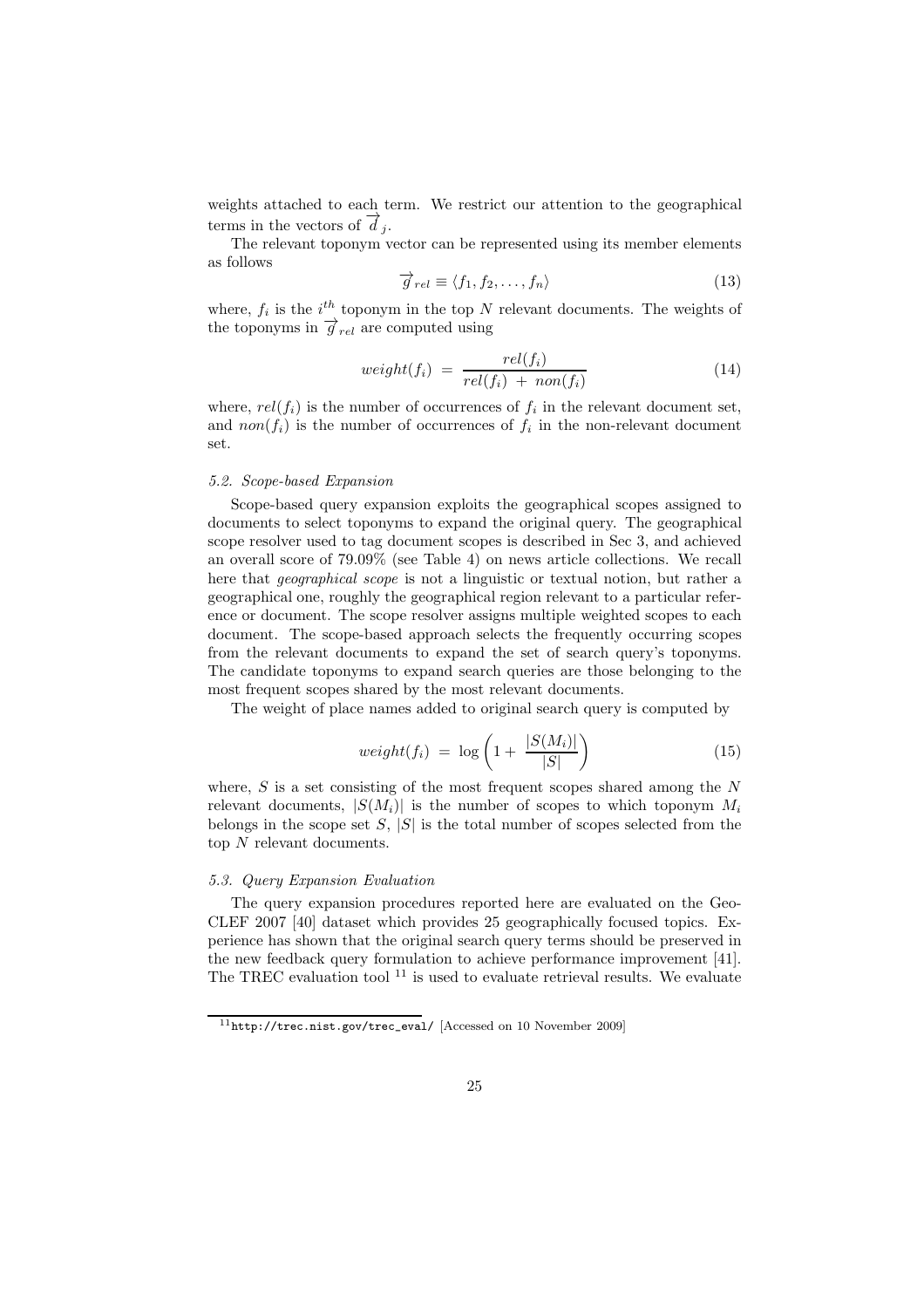|                   | Whole document set |       |                |       |       | Residual document set |       |       |                                                                                                                 |
|-------------------|--------------------|-------|----------------|-------|-------|-----------------------|-------|-------|-----------------------------------------------------------------------------------------------------------------|
|                   | LUD                | LUB   | LUE            | TOP   | SCO   |                       | LUE   | TOP   | SCO                                                                                                             |
| Num of query      | 25                 | 25    | 25             | 25    | 25    | 25                    | 25    | 25    | 25                                                                                                              |
| Num retrieved     | 25000              | 25000 | 25000          | 25000 | 25000 | 25000                 | 25000 | 25000 | 25000                                                                                                           |
| Num relevant      | 650                | 650   | 650            | 650   | 650   | 545                   | 545   | 545   | 545                                                                                                             |
| Retrieve relevant | 603                | 613   | 583            | 613   | 612   | 510                   | 486   | 511   | 515                                                                                                             |
| <b>MAP</b>        | 0.2724             |       |                |       |       |                       |       |       | $\vert 0.2858 \vert 0.3231 \vert 0.4245 \vert 0.3057 \vert 0.1850 \vert 0.1831 \vert 0.1524 \vert 0.2025 \vert$ |
| Relevant used     |                    | 15    | $\mathfrak{h}$ | 5.    | 5.    |                       | 5     |       |                                                                                                                 |
| Recall            | 0.92771            |       |                |       |       |                       |       |       | $(0.9431   0.8969   0.9431   0.9415   0.9358   0.8917   0.9376   0.9450)$                                       |

Table 7: Summary of feedback evaluation on the whole and residual document sets.

query expansion on both the *whole document set* and *residual document set*. The whole document set include documents used to construct the new feedback query, while the residual document set consists of documents not used in construction of new feedback query. The motivation for evaluation on residual document set is that the relevant documents seen by the user in the previous search are irrelevant in the next search.

Table 7 shows the results of relevance feedback procedures on both the whole and residual document set. *LUD*, *LUB* and *LUE* are the default Lucene, Lucene with blind feedback and Lucene with explicit feedback runs respectively. *TOP* shows the result of the toponym-based approach with five (5) relevant and five (5) non-relevant documents. *SCO* shows the result of scope-based scheme using five (5) relevant documents for the query expansion procedure. The *SCO* chose the top 5 scopes to constrain place name selection for feedback query expansion.

The following observations can be made from the results:

- 1. The toponym-based (*TOP*) scheme shows superiority when evaluated on the whole set of document collection which includes documents used to construct the new search query for relevance feedback. The improvement is as a result of ranking highly the documents used to construct the new search query. When the scheme is evaluated against residual document collection it achieved the worst performance in comparison to the default Lucene and the scope-based (*SCO*) scheme.
- 2. The scope-based (*SCO*) scheme shows superiority when evaluated on the residual document collection set which consists of documents not used to construct the new search query for relevance feedback. Though the scheme performed poorly against *LUE* and *TOP* on the whole document collection, it performed better than all the other schemes on residual document set.
- 3. From the observations we can conclude that it is possible to achieve document retrieval accuracy improvement with a careful integration of geographical metadata such as toponyms into query expansion procedure.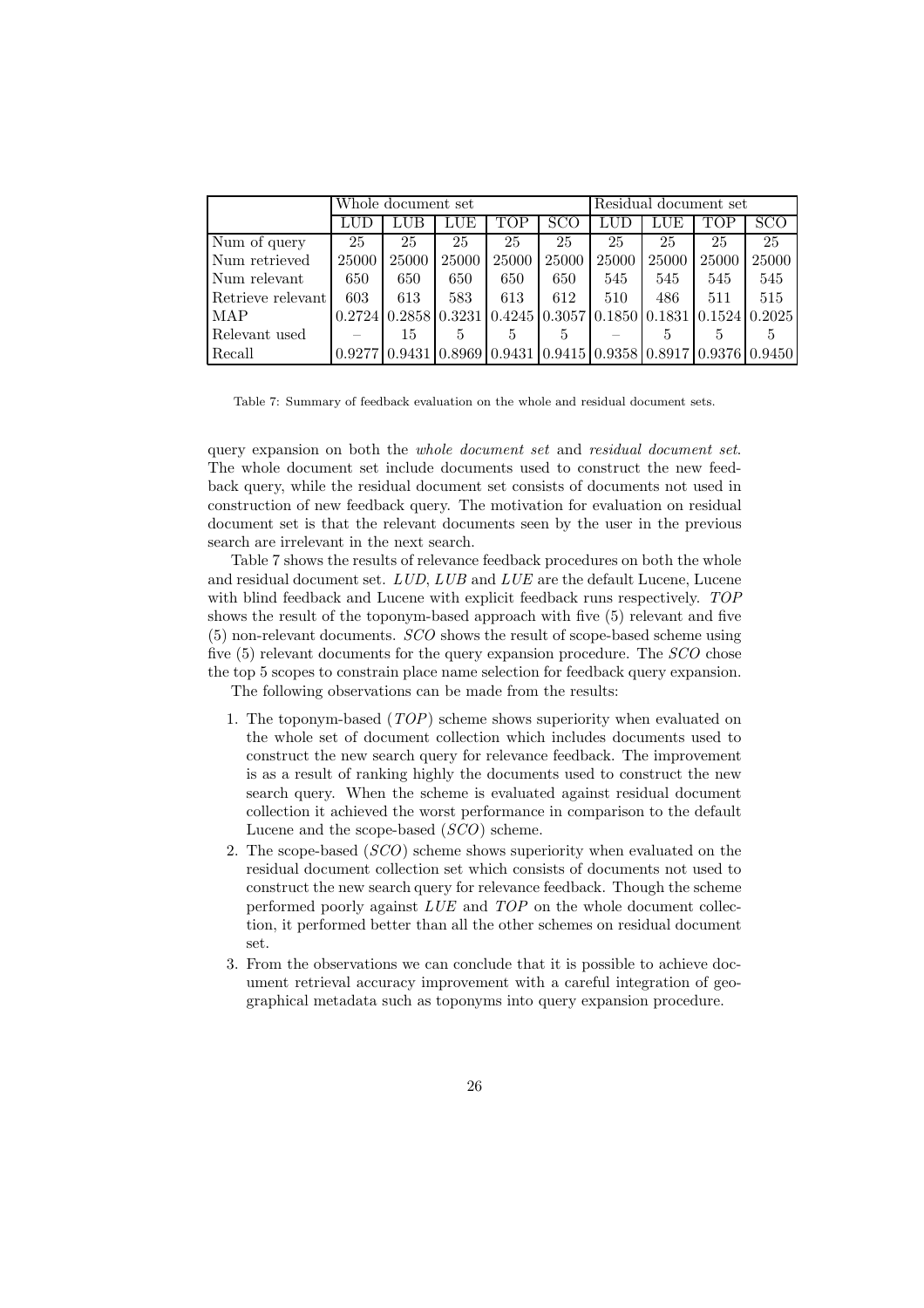# 6. Relevance Ranking

*Relevance ranking* is the task of ordering the retrieved set of documents by relevance to the user's information needs so that the most relevant documents are pushed to the top of the ranked result list. This section describes two types of relevance ranking schemes which exploit geographical scopes and feature types in documents and search queries to rank documents by geography. The *scope-based* metric is used to rank documents for queries which are resolvable to at least one scope. On the other hand, the *type-based* metric is used to rank documents when a query mentions only the geographical subjects, e.g., *lakes with monsters*. The scores of the non-geographic component and the geographical components are combined through linear interpolation and through weighted harmonic means.

# *6.1. Scope-based Metric*

The scope-based relevance measure uses geographical scopes assigned to queries and documents to rank documents according to query geographic restrictions similar to schemes explored in [42]. The scope-based relevance measure is defined as:

$$
ScopeSim(q, d) = \sum_{s} \sqrt{wt_{(q,s)}} \times log(1 + wt_{(d,s)})
$$
\n(16)

where  $wt_{(q,s)}$  is the weight assigned to scope s in query q by the scope resolver, and  $wt_{(d,s)}$  is the weight assigned to scope s in document d by the scope resolver. Eq. 16 attributes more importance to query scopes than document scopes. We are interested in satisfying the searcher's information need within the scopes the searcher implies in the query. Therefore, it is prudent to structure the scopebased similarity measure in a fashion that favours query scopes over document scopes.

# *6.2. Type-based Metric*

The type based relevance measure utilizes the geographical feature class and type defined in a database of geographic features to compute a document's relevance to a query. The measure ranks documents by query feature type restriction. The feature class and type as defined in the Geonames.org<sup>12</sup> database are used to implement the type-based relevance measure. Types are lowest-level classifying groups, and classes are groups of types (see Fig. 6). Figure 6 shows the structure of the Geonames.org  $^{13}$  feature grouping hierarchy, where, *A* is administrative unit, *H* is hydrographic, *L* is locality or area, *P* is populated place, *R* is road or railroad, *S* is spot, *T* is hypsographic, *U* is undersea and *V* is vegetation.

The type based relevance measure is defined as:

$$
TypeSim(q, d) = \frac{1.0}{\sqrt{1 + \frac{N_q F Class - N_q F Type}{N_q F Class}}}
$$
(17)

 $^{12}\texttt{http://www.geonames.org/export/codes.html}$  [Accessed on 10 June 2010] <sup>13</sup>http://www.geonames.org [Accessed on 10 June 2010]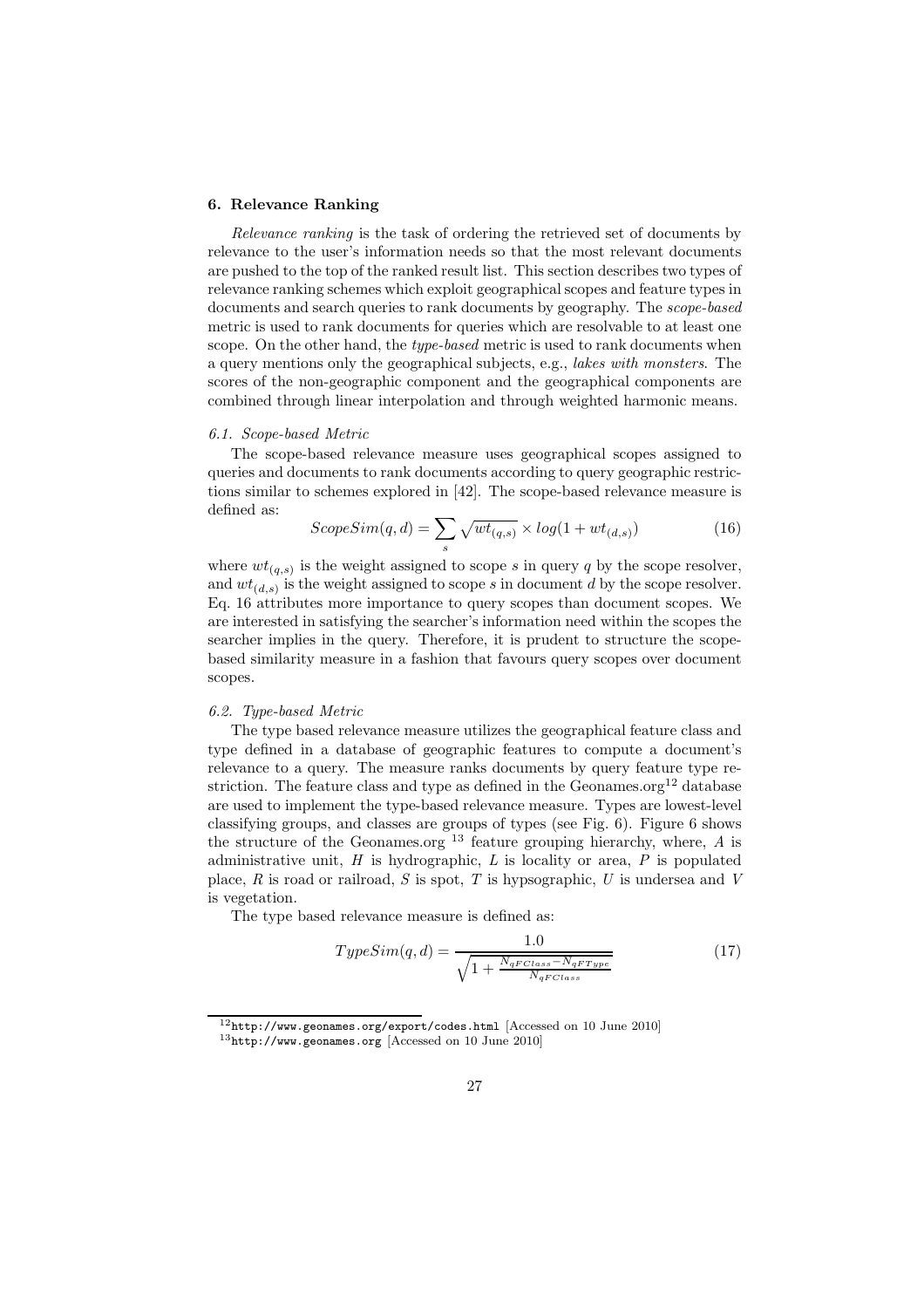

Figure 6: Sample Geonames.org feature code hierarchy.

where;  $N_{qFClass}$  is the number of occurrences of the required query feature class in the document, and  $N_{qFT ype}$  is the number of occurrences of the required query feature type in the document. The maximum value of 1.0 is reached for Eq. 17 when the number of  $N_{qFClass}$  is equal to  $N_{qFType}$ . This happens when all features of type  $FType$  are of class  $FClass$ .

#### *6.3. Combining Geographical and Non-Geographical Metrics*

This section describes attempts that have been proposed to combine the non-geographical relevance measures and the geographical relevance measures to a unified relevance measures.

### *6.3.1. Linear Interpolation*

The linear interpolated combination (LIC) is derived as:

$$
LIC(q, d) = \lambda_T N onSim(q, d) + \lambda_G \text{GeoSim}(q, d)
$$
\n(18)

$$
\lambda_T + \lambda_G = 1 \tag{19}
$$

where;  $NonSim(q, d)$  is the non-geographical metric,  $\lambda_T$  is the non-geographical interpolation factor (NIF) and  $\lambda_G$  is the geographical interpolation factor (GIF). The non-geographical and geographical scores are normalized to [0, 1] before linearly combining the ranked lists. The  $GeoSim(q, d)$  in Eq. 18 is replaced by either Eq. 16 or Eq. 17 depending on the nature of the query.

#### *6.3.2. Harmonic Mean Interpolation*

The weighted harmonic mean (WHM) combination borrows from the classic precision and recall combination formula, the *F-measure* [see 43, Chapter 7] commonly used to measure performance of information retrieval (IR) systems. The motivation is to determine the importance of non-geographical relevance relative to geographical relevance, and then use the insight to rank documents by both non-geographical and geographical relevance. The weighted harmonic mean (WHM) combination is defined as:

$$
WHM(q, d) = \frac{(1 + \beta) \times GeoSim(q, d) \times NonSim(q, d)}{\beta \times GeoSim(q, d) + NonSim(q, d)}
$$
(20)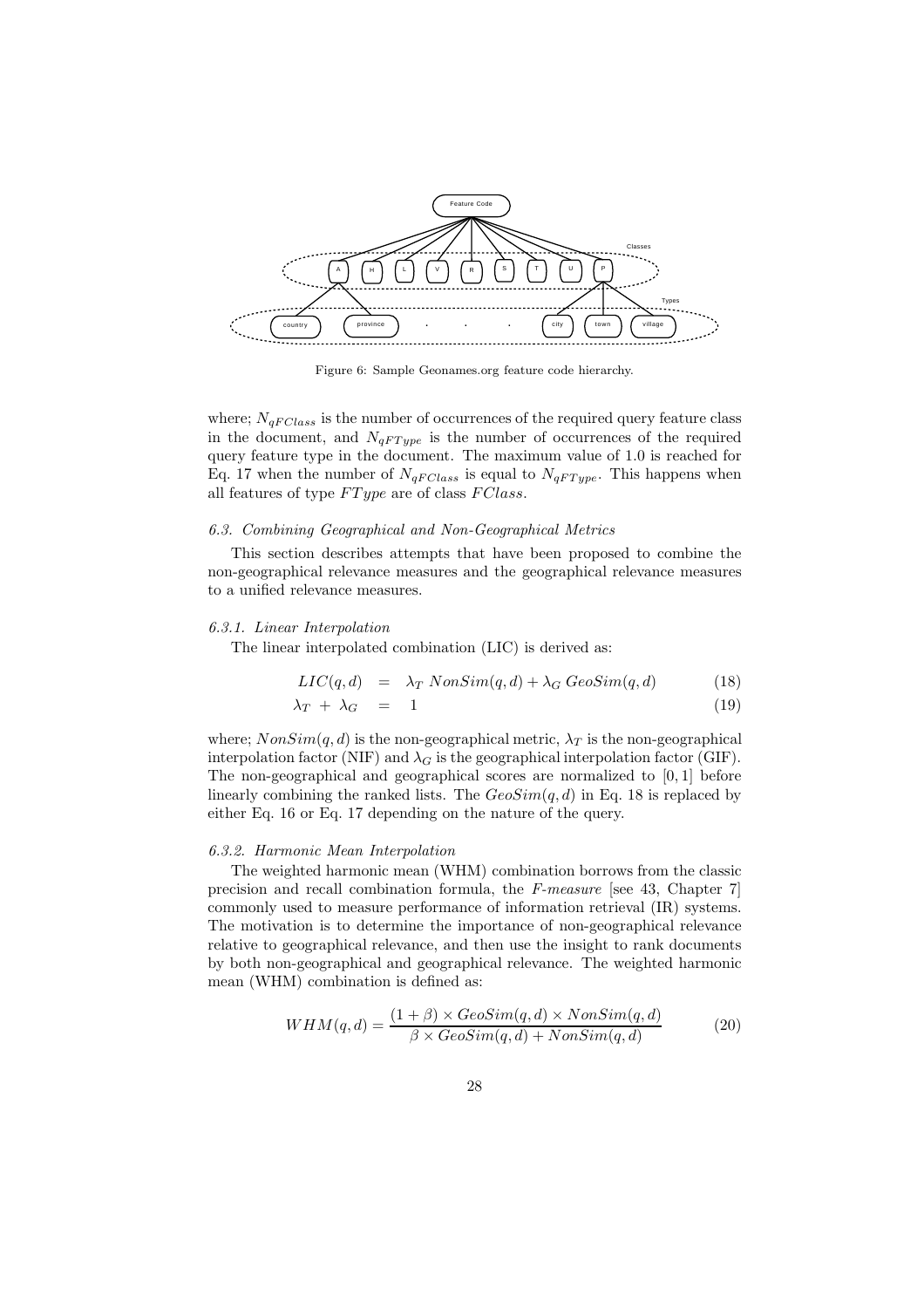where;  $\beta$  indicates the importance attached to either  $GeoSim(q, d)$  or  $NonSim(q, d)$ in the unification. The following special cases are derived as a consequence of harmonic mean combination:

- 1. if  $\beta = 1$ , equal importance is attached to both non-geographical and geographical relevance.
- 2. if  $\beta = 0$ , no importance is attached to non-geographical relevance.
- 3. if  $\beta = \infty$ , no importance is attached to geographical relevance.

The interesting feature of this combination is that an optimal value of  $\beta$  where the best performance is achieved can be spotted. The  $GeoSim(q, d)$  in Eq. 20 is replaced by either Eq. 16 or Eq. 17 depending on the nature of the query.

#### *6.3.3. Extended harmonic mean combination*

The extended harmonic mean (EHM) combination linearly adds the nongeographical relevance measure  $NonSim(q, d)$  to the weighted harmonic mean (WHM) combination (see Eq. 20) as follows:

$$
EHM(q,d) = NonSim(q,d) + \frac{(1+\beta) \times GeoSim(q,d) \times NonSim(q,d)}{\beta \times GeoSim(q,d) + NonSim(q,d)} \tag{21}
$$

The  $GeoSim(q, d)$  in Eq. 21 is replaced by either Eq. 16 or Eq. 17 depending on the nature of the query.

# *6.4. Evaluation*

The proposed relevance measure and weighting schemes are evaluated on GeoCLEF 2007 [40] dataset. In [44] geographic topics are categorized into eight groups according to the way they depend on a place (e.g., Netherlands, Texas, etc), geographic subject (e.g., city, river, etc.) or geographic relation (e.g., north Groningen, western Europe, etc.). The ranking parameters in the formula for the experiment are tuned on the GeoCLEF 2006 [44] dataset (i.e., the topics and document collection). The ultimate purpose of the experiment is to compare the proposed relevance ranking schemes against the default search engine relevance ranking. Therefore, efforts were made to construct high quality queries to run against the document collections.

Table 8 shows the best five entries in GeoCLEF 2007 campaign [45] where there were eleven competing teams in total. LIC, WHM and EHM show the performance of relevance ranking formulas in Eq. 18, Eq. 20 and Eq. 21 respectively. The EHM performs slightly better than the best entry *catalunya* by a margin of 2.98%, and by a margin of 8.9% over Lucene.

We note that the best performance is achieved when the importance of nongeographical relevance outweighs the importance of geographical relevance by a large factor. [46] reported an improvement when geographical terms in the query are weighed half or less than the weight of non-geographical terms, which is in agreement with our observation. The difference is that we incorporate geographical scope information into relevance ranking algorithm while [46] implement term weighting in the context of query expansion procedure. With properly balanced contributions of the non-geographical and geographical scores to a combined score (see Eq. 21), an improvement can be achieved.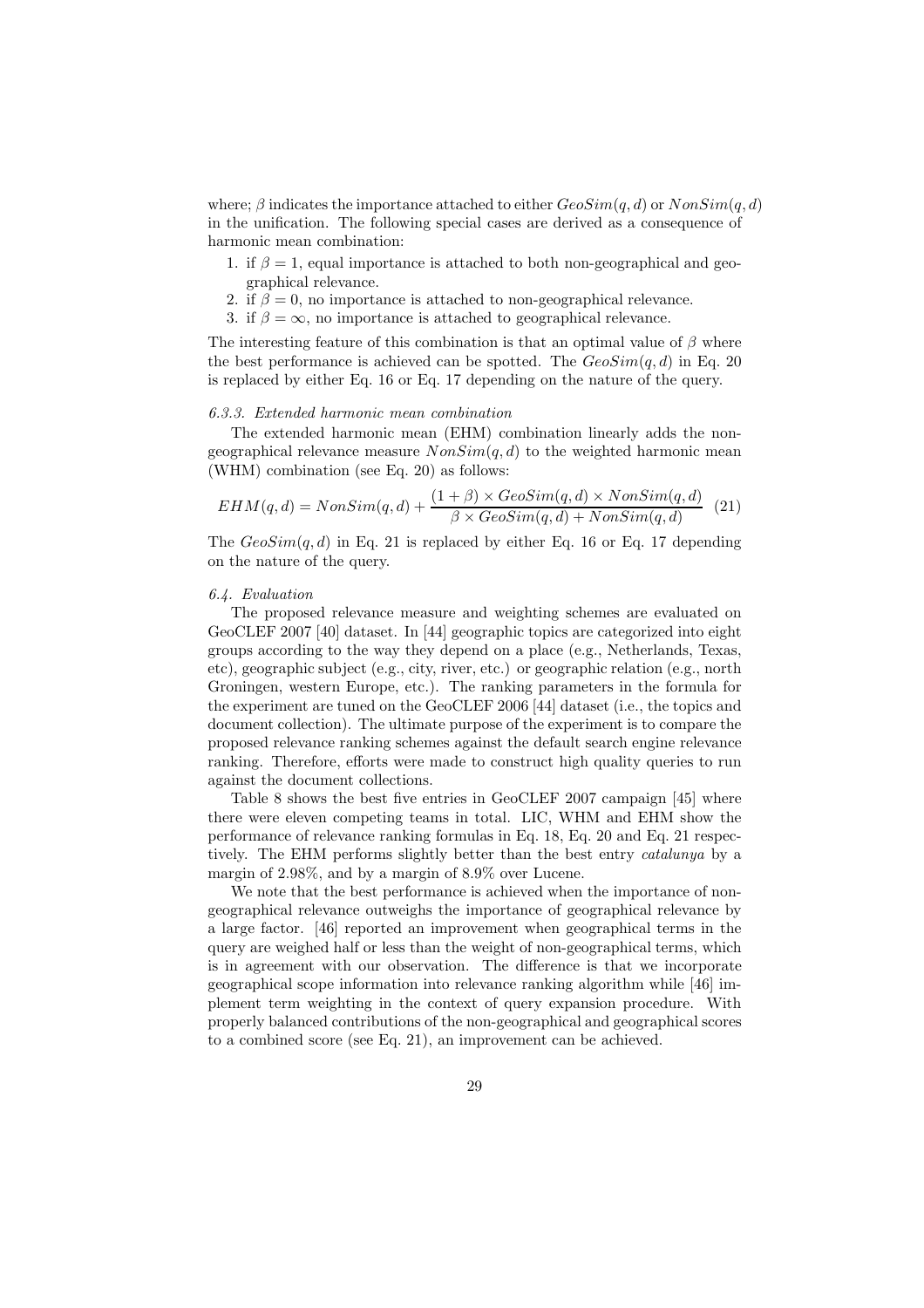|                   | Rank     | Participant                       | MAP       |
|-------------------|----------|-----------------------------------|-----------|
|                   | $1^{st}$ | catalunga                         | $28.50\%$ |
|                   | $2^{nd}$ | cheshire                          | 26.42%    |
| GeoCLEF 2007 [40] | $3^{rd}$ | valencia                          | 26.36%    |
|                   | $4^{th}$ | groningen                         | 25.15%    |
|                   | $5^{th}$ | csusm                             | 21.32%    |
|                   | 1st      | Eq. 21: EHM ( $\beta \geq 3.5$ )  | 29.35%    |
| Metrics in this   | 2nd      | Eq. 20: WHM $(\beta \geq 50)$     | 27.49%    |
| paper.            | $3^{rd}$ | Eq. 18: LIC ( $\lambda_T = 0.9$ ) | 27.10%    |
|                   | $4^{th}$ | $NonSim(q, d)$ : Lucene           | 26.95%    |

Table 8: Comparison to GeoCLEF 2007 participants.

# 7. Conclusion & Discussion

This paper sets out to investigate the argument that geographical information contained in documents and search query texts may be useful to improve the quality of information retrieval especially when the user formulates queries in a geographical information retrieval (GIR) setting. New schemes were proposed to extract geographical information from documents, and the evaluation of these techniques yielded promising results with both toponym and scope resolution routines achieving performance accuracy of 70% and above. The query expansion and relevance ranking modification within the document scope framework yielded a retrieval accuracy improvement of 9% over the standard IR system. We have shown that if the searcher is patient enough to select relevant documents from the results of previous query, retrieval accuracy improvement can be achieved by expanding the query's geographical component with toponyms from the user-selected relevant documents. We have further shown that by integrating geographical scope information into relevance-ranking procedures, retrieval accuracy can be improved.

# 8. Acknowledgements

This work was supported by NUFFIC within the Framework of Netherlands Programme for the Institutional Strengthening of Post-secondary Training Education and Capacity (NPT) under project NPT/UGA/132 on "Building a sustainable ICT training capacity in the public universities in Uganda".

# References

[1] E. F. Tjong Kim Sang, F. De Meulder, Introduction to the CoNLL-2003 Shared Task: Language independent named entity recognition, in: Walter Daelemans and Miles Osborne, Editors, Proceedings of CoNLL-2003, 2003, pp. 142–147.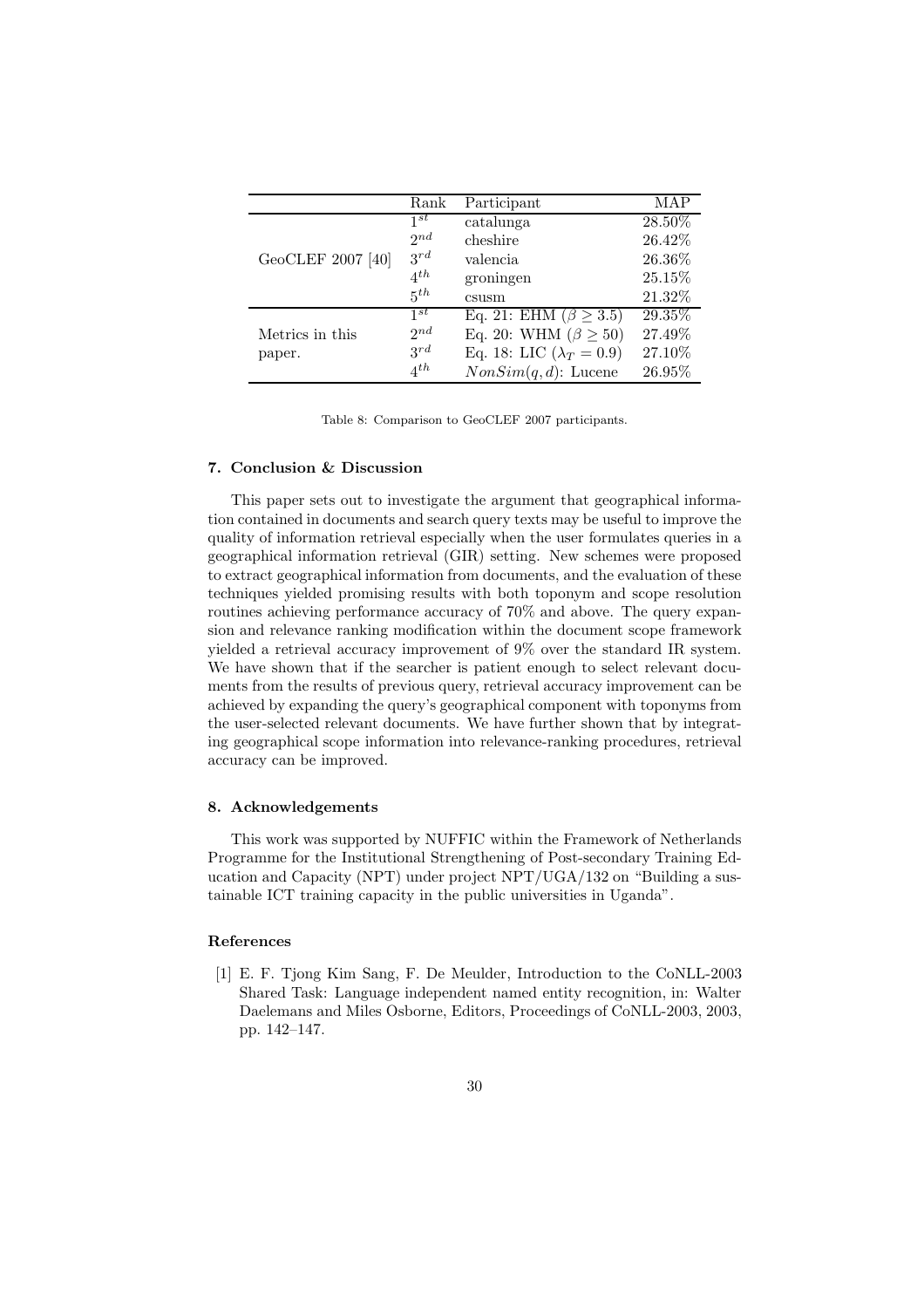- [2] J. L. Leidner, Toponym Resolution in Text: Annotation, Evaluation and Applications of Spatial Grounding of Place Names, Ph.D. thesis, Institute for Communicating and Collaborative Systems, School of Informatics, University of Edinburgh (2007).
- [3] B. Martins, N. Cardoso, M. Chaves, L. Andrade, M. J. Silva, The University of Lisbon at GeoCLEF 2006, in: Evaluation of Multilingual and Multi-modal Information Retrieval, 7th Workshop of the Cross-Language Evaluation Forum, CLEF 2006, Alicante, Spain, September 20-22, 2006, Revised Selected Papers, Vol. 4730/2007, Springer (Lecture Notes in Computer Science LNCS), 2007, pp. 986–994.
- [4] B. Pouliquen, M. Kimler, R. Steinberger, C. Ignat, T. Oellinger, K. Blackler, F. Fluart, W. Zaghouani, A. Widiger, A.-C. Forslund, C. Best, Geocoding Multilingual Texts: Recognition, Disambiguation and Visualisation, in: Proceedings of The Fifth International Conference on Language Resources and Evaluation (LREC), 2006, pp. 53–58.
- [5] B. Martins, M. J. Silva, A Graph-Ranking Algorithm for Geo-Referencing Documents, in: Proceedings of ICDM-05, the 5th IEEE International Conference on Data Mining, Texas, USA, 2005.
- [6] E. Amitay, N. Har'El, R. Sivan, A. Soffer, Web-a-Where: Geotagging Web Content, in: Proceedings of SIGIR-04, the 27th Conference on Research and Development in Information Retrieval, Sheffield, South Yorkshire, UK, 2004.
- [7] W. Zong, D. Wu, A. Sun, E.-P. Lim, D. H.-L. Goh, On Assigning Place Names to Geography Related Web Pages, in: Proceedings of the Fifth ACM/IEEE-CS Joint Conference on Digital Libraries, 2005, pp. 354–362.
- [8] J. Ding, L. Gravano, N. Shivakumar, Computing Geographical Scopes of Web Resources, in: Proceedings of the 26th Very Large Data Bases (VLDB) Conference, Morgan Kaufmann Publishers Inc., 2000, pp. 545–556.
- [9] C. E. C. Campelo, C. de Souza Baptista, Geographic scope modeling for web documents, in: Proceedings of Workshop on Geographic Information Retrieval (GIR'08), Napa Valley, California, USA, 2008.
- [10] I. Anastácio, B. Martins, P. Calado, A Comparison of Different Approaches for Assigning Geographic Scopes to Documents, in: Proceedings of the 1st INForum-Simpósio de Informática, 2009.
- [11] E. Rauch, M. Bukatin, K. Baker, A Confidence-Based Framework for Disambiguating Geographic Terms, in: Kornai, A. and Sundheim, B. (eds) Proceedings of the HTL-NAACL 2003 Workshop on Analysis of Geographic References, Alberta, Canada, 2003, pp. 50–54.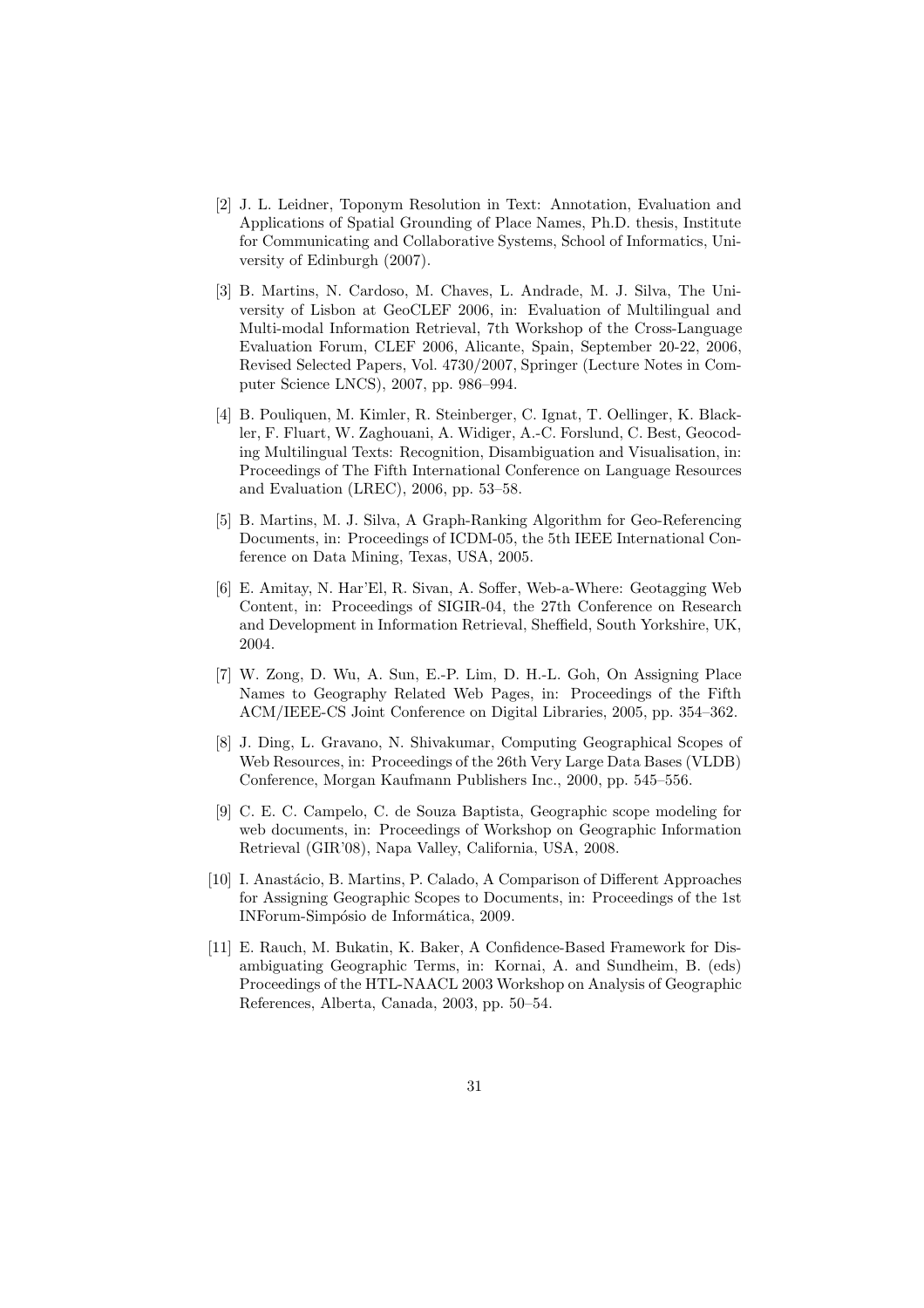- [12] B. Pouliquen, R. Steinberger, C. Ignat, T. D. Groeve, Geographical Information Recognition and Visualisation in Texts Written in Various Languages, in: Proceedings of ACM (SAC2004), Nicosia, Cyprus, 2004.
- [13] P. Clough, Extracting Metadata for Spatially-Aware Information Retrieval on the Internet, in: Proceedings of Workshop on Geographic Information Retrieval (GIR'05), CIKM2005, Bremen, Germany, 2005.
- [14] B. Martins, M. J. Silva, S. Freitas, A. P. Afonso, Handling Locations in Search Engine Queries, in: Proceedings of the 3rd Workshop on Geographic Information Retrieval held at The 29th Annual International ACM SIGIR Conference, Seattle, WA, USA, 2006.
- [15] R. Volz, J. Kleb, W. Mueller, Towards ontology-based disambiguation of geographical identifiers, in: Proceedings of WWW2007, 2007.
- [16] D. A. Smith, G. S. Mann, Bootstrapping Toponym Classifiers, in: Kornai, A. and Sundheim, B. (eds) Proceedings of the HTL-NAACL 2003 Workshop on Analysis of Geographic References, Alberta, Canada, 2003, pp. 45–49.
- [17] J. L. Leidner, G. Sinclair, B. Webber, Grounding spatial named entities for information extraction and question answering, in: Kornai, A. and Sundheim, B. (eds) Proceedings of the HTL-NAACL 2003 Workshop on Analysis of Geographic References, Alberta, Canada, 2003, pp. 31–38.
- [18] J. Xu, W. B. Croft, Query expansion using local and global document analysis, in: ACM SIGIR International Conference on Research and Development in Information Retrieval, ACM, New York, NY, USA, 1996, pp. 4–11.
- [19] C. D. Manning, P. Raghven, H. Sch¨utze, An Intoducation To Infromation Retrieval, Cambridge University Press, Cambridge, England, 2007, draft.
- [20] D. Buscaldi, P. Rosso, E. S. Arnal, Using the WordNet Ontology in the GeoCLEF Geographical Information Retrieval Task, in: Accessing Multilingual Information Repositories, Vol. 4022/2006, Springer (Lecture Notes in Computer Science LNCS), 2006, pp. 939–946.
- [21] J. L. Leidner, Experiments with Geo-Filtering Predicates for Geographic IR, in: Accessing Multilingual Information Repositories, Vol. 4022/2006, Springer (Lecture Notes in Computer Science LNCS), 2006, pp. 987–996.
- [22] R. R. Larson, F. C. Gey, V. Petras, Berkeley at GeoCLEF: Logistic Regression and Fusion for Geographic Information Retrieval, in: Accessing Multilingual Information Repositories, Vol. 4022/2006, Springer (Lecture Notes in Computer Science LNCS), 2006, pp. 963–976.
- [23] T. M. Delboni, K. A. V. Dorges, A. H. F. Laender, C. A. D. Jr., Semantic Expansion of Geographic Web Queries Based on Natural Language Positioning Expressions, in: Transactions in GIS, 2007, pp. 377–397.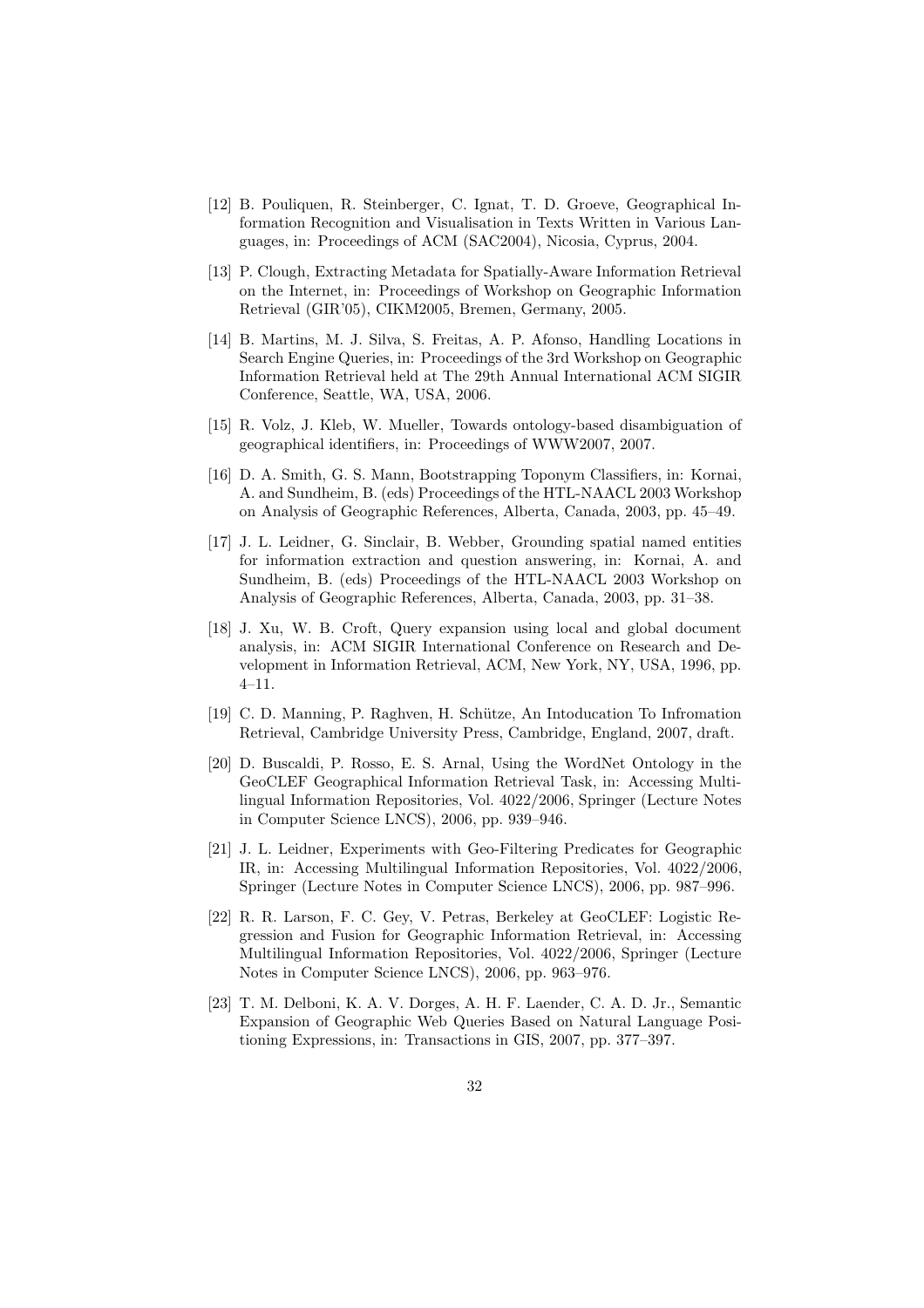- [24] G. Fu, C. B. Jones, A. I. Abdelmonty, Ontology-based Spatial Query Expansion in Information Retrieval, in: On the Move to Meaningful Internet Systems 2005: CoopIS, DOA, and ODBASE, Vol. 3761/2005, Springer (Lecture Notes in Computer Science LNCS), 2005, pp. 1466–1482.
- [25] D. Kelly, J. Teevan, Implicit Feedback for Inferring User Preference: A Bibliography, ACM SIGIR Forum 37 (2) (2003) 18–28.
- [26] T. Joachims, L. Granka, B. Pan, Accurately Interpreting Clickthrough Data as Implicit Feedback, in: Proceedings of the 28th annual international ACM SIGIR conference on Research and development in information retrieval, Salvador, Brazil, 2005.
- [27] D. Kelly, N. J. Belkin, Reading Time, Scrolling and Interaction: Exploring Implicit Sources of User Preferences for Relevance Feedback During Interactive Information Retrieval, in: Proceedings of the 24th annual international ACM SIGIR conference on Research and development in information retrieval, 2001.
- [28] C. Schlieder, T. Vogele, U. Visser, Qualitative Spatial Representation for Information Retrieval by Gazetteers, in: Spatial Information Theory. Foundations of Geographic Information Science : International Conference, COSIT 2001 Morro Bay, CA, USA, September 19-23, 2001. Proceedings, Vol. 2205/2001, Springer (Lecture Notes in Computer Science LNCS), 2001, pp. 336–351.
- [29] C. B. Jones, H. Alani, D. Tudhope, Geographic Information Retrieval with Ontologies of Place, in: Proceedings of the International Conference on Spatial Information Theory: Foundations of Geographic Information Science, Vol. 2205/2001, Springer (Lecture Notes in Computer Science LNCS), 2001, pp. 322–335.
- [30] S. Vaid, C. B. Jones, H. Joho, M. Sanderson, Spatio-textual Indexing for Geographical Search on the Web, in: Advances in Spatial and Temporal Databases, Vol. 3633 of Lecture Notes in Computer Science, Springer Berlin / Heidelberg, 2005, pp. 218–235.
- [31] K. Beard, V. Sharma, Multidimensional ranking for data in digital spatial libraries, International Journal on Digital Libraries 1 (1997) 153–160.
- [32] D. R. F. Walker, I. A. Newman, D. J. Medyckyj-Scott, C. L. N. Ruggles, A system for identifying datasets for GIS users, International Journal of Geographical Information Systems 6 (6) (1992) 511–527.
- [33] R. R. Larson, P. Frontiera, Spatial Ranking Methods for Geographic Information Retrieval (GIR) in Digital Libraries, in: Research and Advanced Technology for Digital Libraries, Vol. 3232 of Lecture Notes in Computer Science, Springer Berlin / Heidelberg, 2004, pp. 45–56.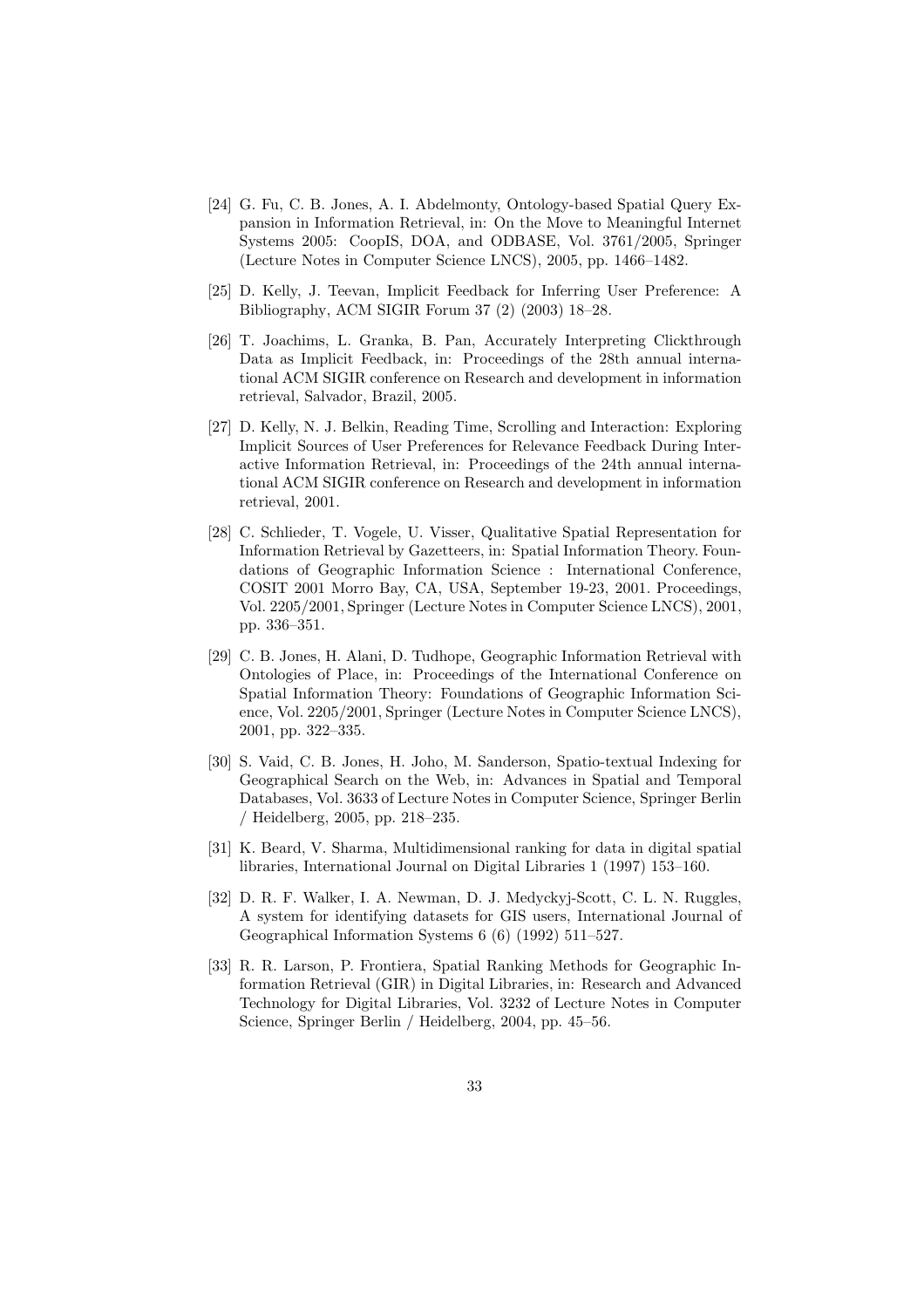- [34] A. Markowetz, Y.-Y. Chen, T. Suel, X. Long, B. Seefer, Design and Implementation of a Geographic Search Engine, in: Eighth International Workshop on the Web and Databases (WebDB 2005), 2005.
- [35] B. Martins, M. J. Silva, L. Andrade, Indexing and Ranking in Geo-IR Systems, in: Proceedings of the ACM Workshop on Geographic Information Retrieval, ACM New York, NY, USA, 2005, pp. 31–34.
- [36] M. B. Fleischman, E. Hovy, Multi-document person name resolution, in: Annual Meeting of the Association for Computational Linguistics (ACL), Reference Resolution Workshop, 2004, pp. 66–82.
- [37] G. S. Mann, D. Yarowsky, Unsupervised personal name disambiguation, in: Proceedings of the seventh conference on Natural language learning at HLT-NAACL 2003, Association for Computational Linguistics, 2003, pp. 33–40.
- [38] B. E. da Graca Martins, Geographically Aware Web Text Mining, Ph.D. thesis, Departamento de Informática, Faculdade de Ciências, Universidade de Lisboa (2008).
- [39] T. Rose, M. Stevenson, M. Whitehead, Reuters Corpus Volume 1 from yesterday's news to tomorrow's language resources, in: Proceedings of the 3rd International Conference on Language Resources and Evaluation (LREC-2002), Vol. 3, 2002, pp. 827–833.
- [40] T. Mandl, F. Gey, G. D. Nunzio, N. Ferro, R. Larson, M. Sanderson, D. Santos, C. Womser-Hacker, X. Xie, GeoCLEF 2007: the CLEF 2007 Cross-Language Geographic Information Retrieval Track Overview , in: Advances in Multilingual and Multimodel Information Retrieval, Vol. 5152/2008 of Lecture Notes in Computer Science LNCS, Springer-Verlag Berlin/Heidelberg, 2008, pp. 674–686.
- [41] G. Salton, C. Buckley, Improving retrieval performance by relevance feedback, in: Journal of the American Society for Information Science, Vol. 41 of 4, John Wiley & Sons, Inc., 1990, pp. 288–297.
- [42] L. Andrade, M. J. Silva, Relevance Ranking for Geographic IR, in: Proceedings of the Workshop on Geographical Information Retrieval, SIGIR'06, Seattle, USA, 2006.
- [43] C. J. van Rijsbergen, Information Retrieval, 2nd Edition, Butterworths, 1979, 7:112-140.
- [44] F. Gey, R. Larson, M. Sanderson, K. Bischoff, T. Mandl, C. Womser-Hacker, D. Santos, P. Rocha, G. M. D. Nunzio, N. Ferro, GeoCLEF 2006: The CLEF 2006 Cross-Language Geographic Information Retrieval Track Overview, in: Evaluation of Multilingual and Multi-modal Information Retrieval, Vol. 4730 of Lecture Notes in Computer Science, Springer Berlin / Heidelberg, 2007, pp. 852–876.